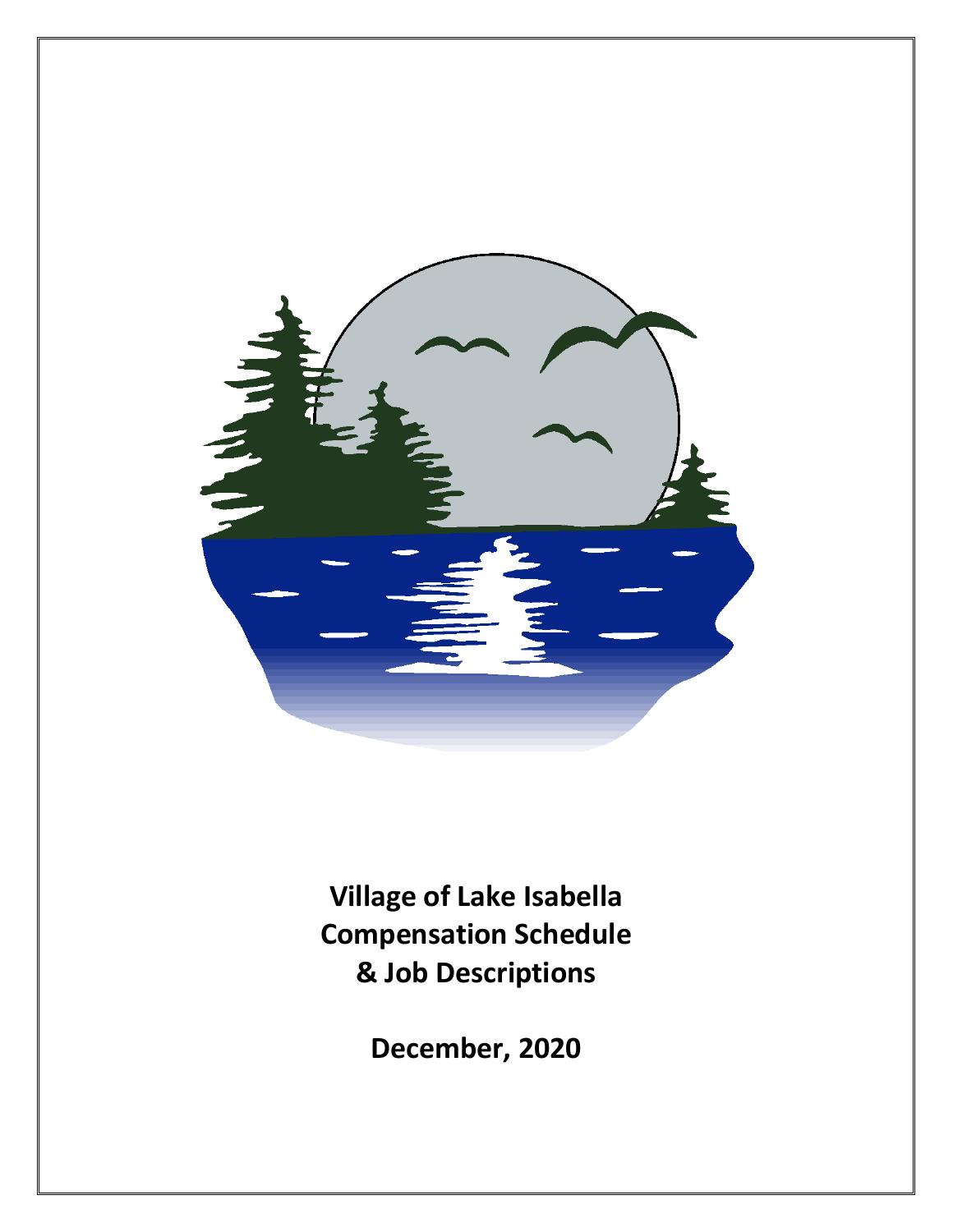# **Table of Contents**

| <b>Section One:</b>                         |    |
|---------------------------------------------|----|
| <b>Hourly Staff Compensation Schedule</b>   | 2  |
| <b>Salaried Staff Compensation Schedule</b> | 2  |
| <b>Section Two:</b>                         |    |
| <b>Salaried Staff Step Competencies</b>     | 3  |
| <b>Section Three:</b>                       |    |
| Code Enforcement Officer Job Description    | 4  |
| DPW Laborer Job Description                 | 7  |
| Deputy Village Manager Job Description      | 10 |
| <b>Office Assistant Job Description</b>     | 14 |
| Street Administrator Job Description        | 17 |
| <b>Village Manager Job Description</b>      | 20 |
| Zoning Administrator Job Description        | 24 |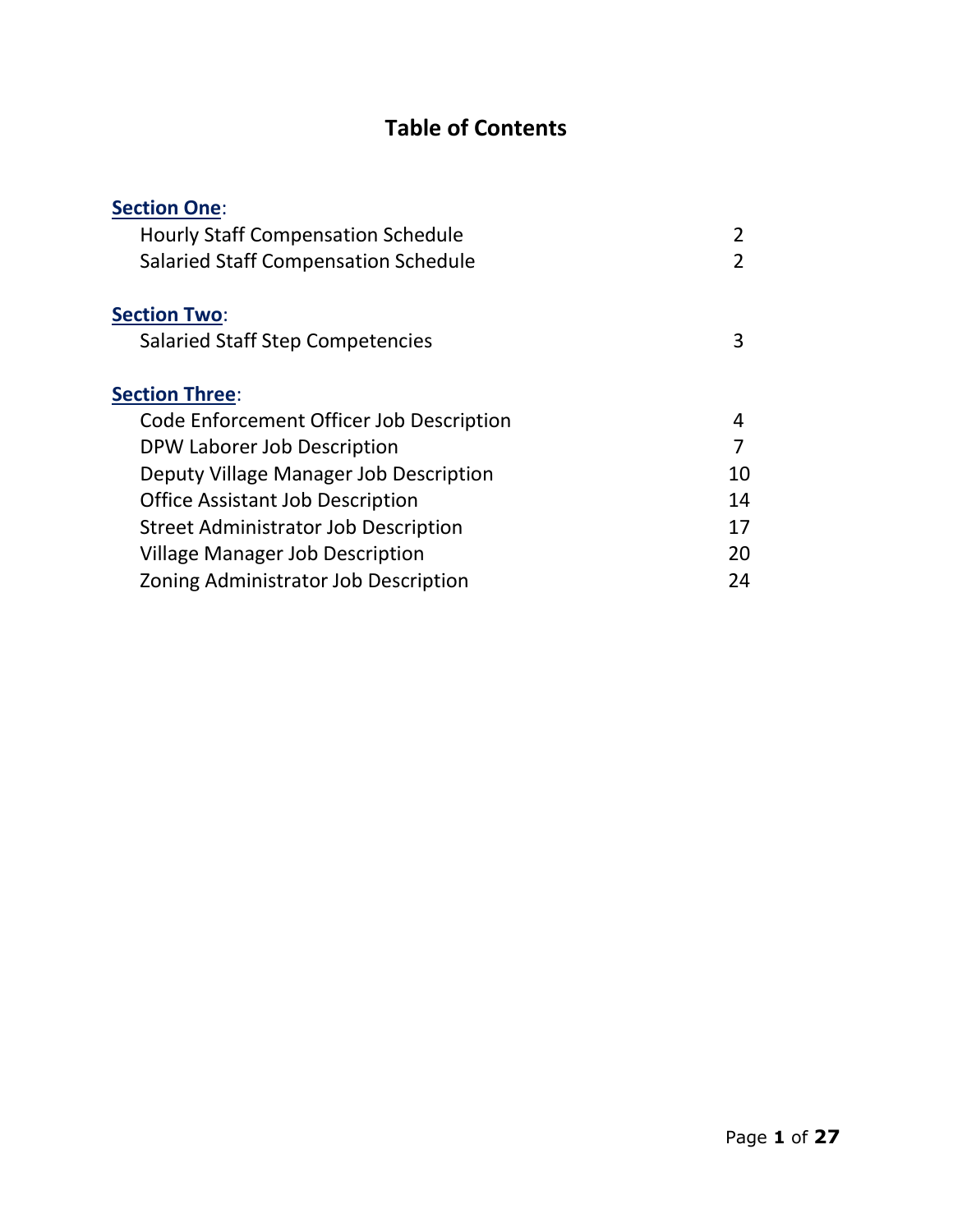## **Section One Compensation Schedule**

#### **Hourly Staff:**

| <b>Position</b>                                    | <b>Minimum</b> | <b>Maximum</b> |
|----------------------------------------------------|----------------|----------------|
| Zoning Administrator                               | \$15.00        | \$18.00        |
| DPW Laborer <sup>1, 2</sup>                        | \$11.00        | \$16.00        |
| DPW Laborer (Seasonal) <sup>3</sup>                | \$11.00        | \$13.00        |
| Code Enforcement Officer                           | \$11.00        | \$16.00        |
| Office Assistant (Part-time)                       | \$11.00        | \$15.00        |
| Office Assistant (Seasonal/Temporary) <sup>3</sup> | \$11.00        | \$13.00        |
| Intern                                             | \$10.00        | \$11.50        |

1. If Employee is the Crew Leader/Supervisor, hourly rate increases by \$0.50/hour.

- 2. It is assumed that salaried staff will act as the Street Administrator, in the event that hourly staff is serving as the Street Administrator, hourly rate increases by \$2.50/hour.
- 3. Seasonal staff members are compensated hourly as follows: 1<sup>st</sup> Season: \$11.00 2<sup>nd</sup> Season: \$12.00 3<sup>rd</sup> Season & Beyond: \$13.00

#### **Salaried Staff:**

| <b>Step</b>    | <b>Village Manager</b>       | <b>Deputy Manager</b>        |
|----------------|------------------------------|------------------------------|
|                | \$55,000                     | \$34,500                     |
| $\overline{2}$ | \$57,500                     | \$36,000                     |
| 3              | \$60,000                     | \$37,250                     |
| 4              | \$62,500                     | \$38,500                     |
| 5              | \$65,000                     | \$40,000                     |
| 6              |                              |                              |
| 7              | Performance Based Open Range | Performance Based Open Range |
| 8              |                              |                              |
| 9              | \$75,000                     | \$47,500                     |

\* Non-contractual salaried staff is eligible for an annual performance payment at the schedule as the Village Manager per his/her applicable contract and budgetary provisions up to a maximum of 4% of base salary.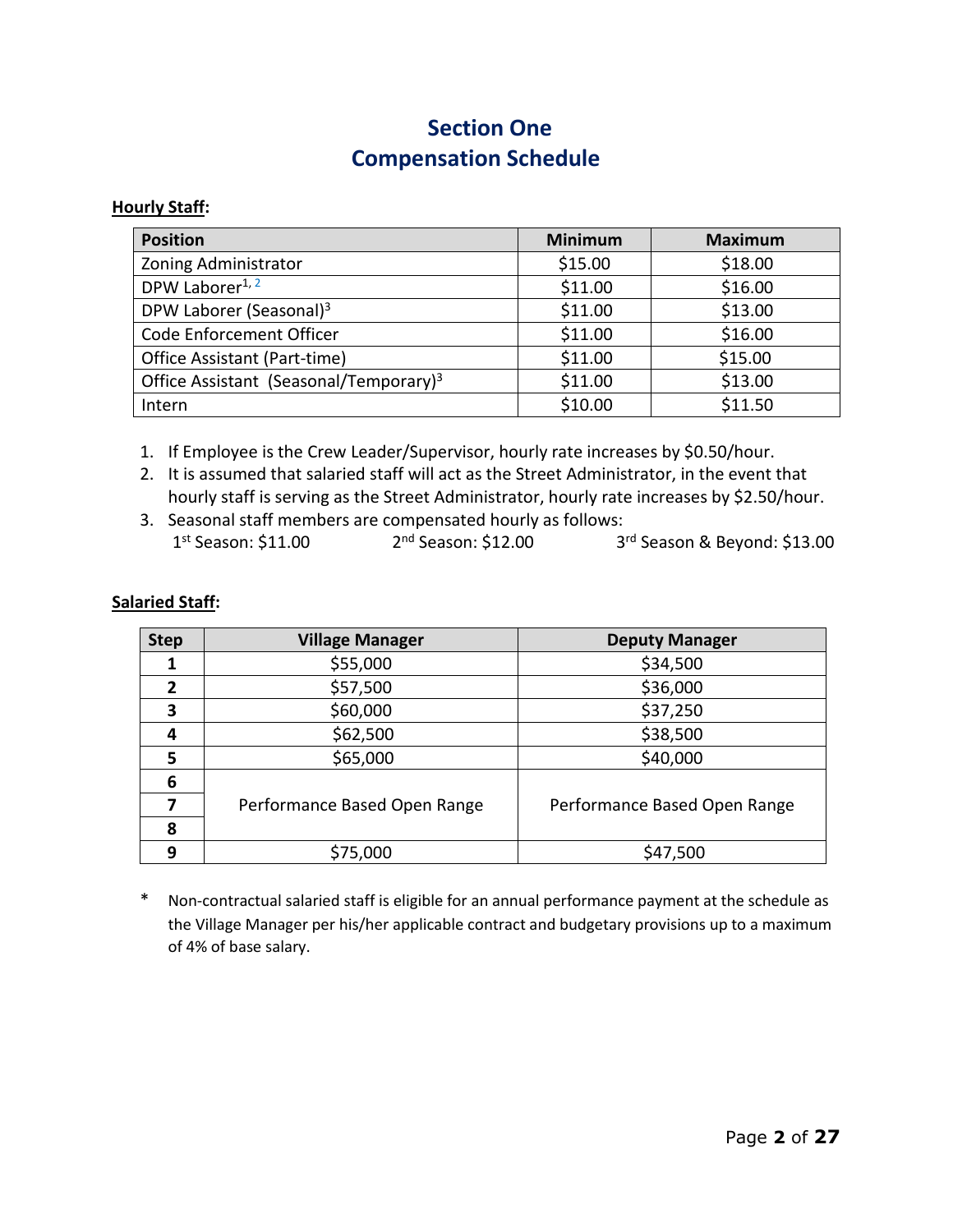## **Section Two Salaried Staff Step Competencies**

The Village of Lake Isabella uses a combined system with both formal steps and a flexible, open range for salaried staff compensation. With this method, step increases based on longevity are utilized initially, provided the employee is evaluated and has a minimum overall level of satisfaction warranting advancement to the next step on the applicable compensation schedule. Merit-based progression after a certain tenure level is achieved. This combined system recognizes the "learning curve" found in early years of employment and focuses on performance once longer tenure and associated job mastery is achieved.

Pay adjustments are a two-step process. The first is a general adjustment of the entire pay system to reflect inflationary or cost-of-living increases reviewed and approved annually by the Village Council. And the second is individual level adjustments based on performance, competency, and/or longevity.

Every five to seven years a full study should be conducted to check the adequacy of present pay rates and internal ranking of jobs. In devising a pay and benefits system, an employer is well-served to consider its mission and organizational goals and align its compensation policy accordingly.

It is the goal of the Village of Lake Isabella to develop staff and provide them with opportunities for personal and professional growth. While the Village utilizes a traditional organization structure, it is the goal of the organization to have a culture that champions leadership and quality service at all levels of the organization.

For salaried staff, by the conclusion of the  $5<sup>th</sup>$  year of employment staff should have passed beyond the entry level skill set required for initial employment, and be showing a growing mastery of the Essential Job Functions for their position. Based upon the uniqueness of an individual's career path and work/education background, no one single set of expectations would be appropriate for guiding staff through the Step process.

As part of a salaried employee's annual review, the individual and supervisor shall generate a set of goals encompassing both growth in Essential Job Functions, and also development of the Required Knowledge, Skills, and Abilities required for the position.

Once an employee has passed the five-year mark, focus should begin to shift from developing the core competencies for their position, to mastery of those skills and abilities. As part of the annual review process, employees and supervisors should consider any and all requiring Continuing Education requirements for certifications or proficiencies already obtained in that employee's tenure.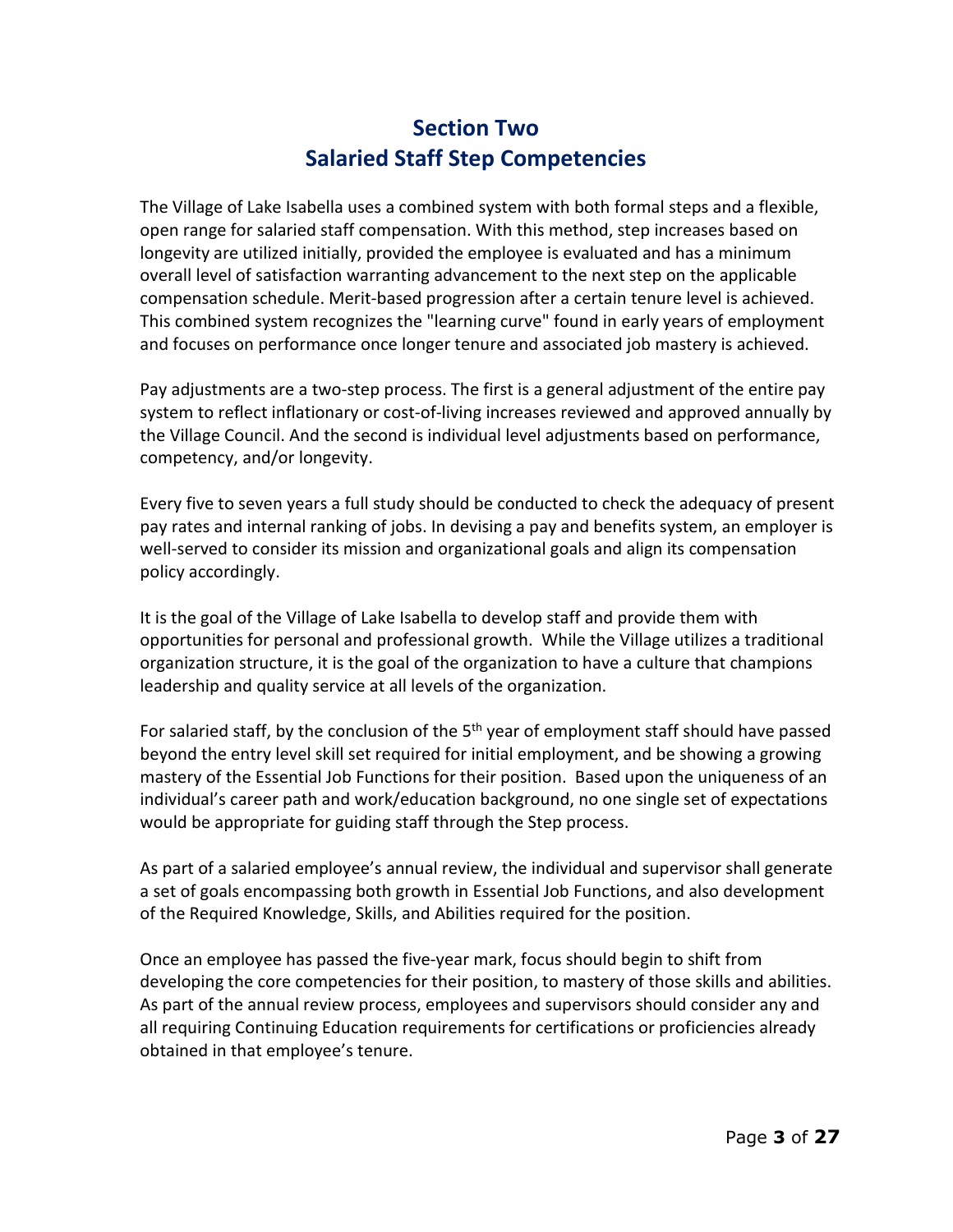## **Section Three Job Descriptions**

## **Position: Code Enforcement Officer**

**Supervised by**: Village Manager

#### **Supervises**: None

#### **Summary**:

This is a sworn enforcement position upholding property maintenance and blight issues in accordance with local ordinances. Work includes inspecting, citing and abating nuisances, blight, and general ordinance violations.

#### **Essential Job Functions**:

An employee in this position may be called upon to do any or all of the following essential functions. These examples do not include all of the duties which the employee may be expected to perform. To perform this job successfully, an individual must be able to perform each essential function satisfactorily.

- 1. Inspect all areas within the Village for nuisance violations including weeds and debris, signs, trash, junk vehicles, etc.; respond to specific citizen complaints/inquiries concerning violations.
- 2. Explains and provides guidance regarding applicable codes and ordinances to residents, property owners, the general public and Village officials. Provides assistance, responds to requests, and resolves complaints.
- 3. Initiate contact in person, by telephone, or in writing to cite violations and to identify guidelines and timeframes to bring violations into compliance; perform re-inspections to assure compliance; testify in court.
- 4. Communicate tactfully with the public at the counter, in the field, by letter, by e-mail, or by telephone concerning zoning, nuisance, or property maintenance matters.
- 5. Prepare for and appear in court to testify regarding ordinance violations; work with Village Attorney in preparation for complaint hearings.
- 6. Maintain records and files regarding inspections and violations; prepare accurate staff reports as directed.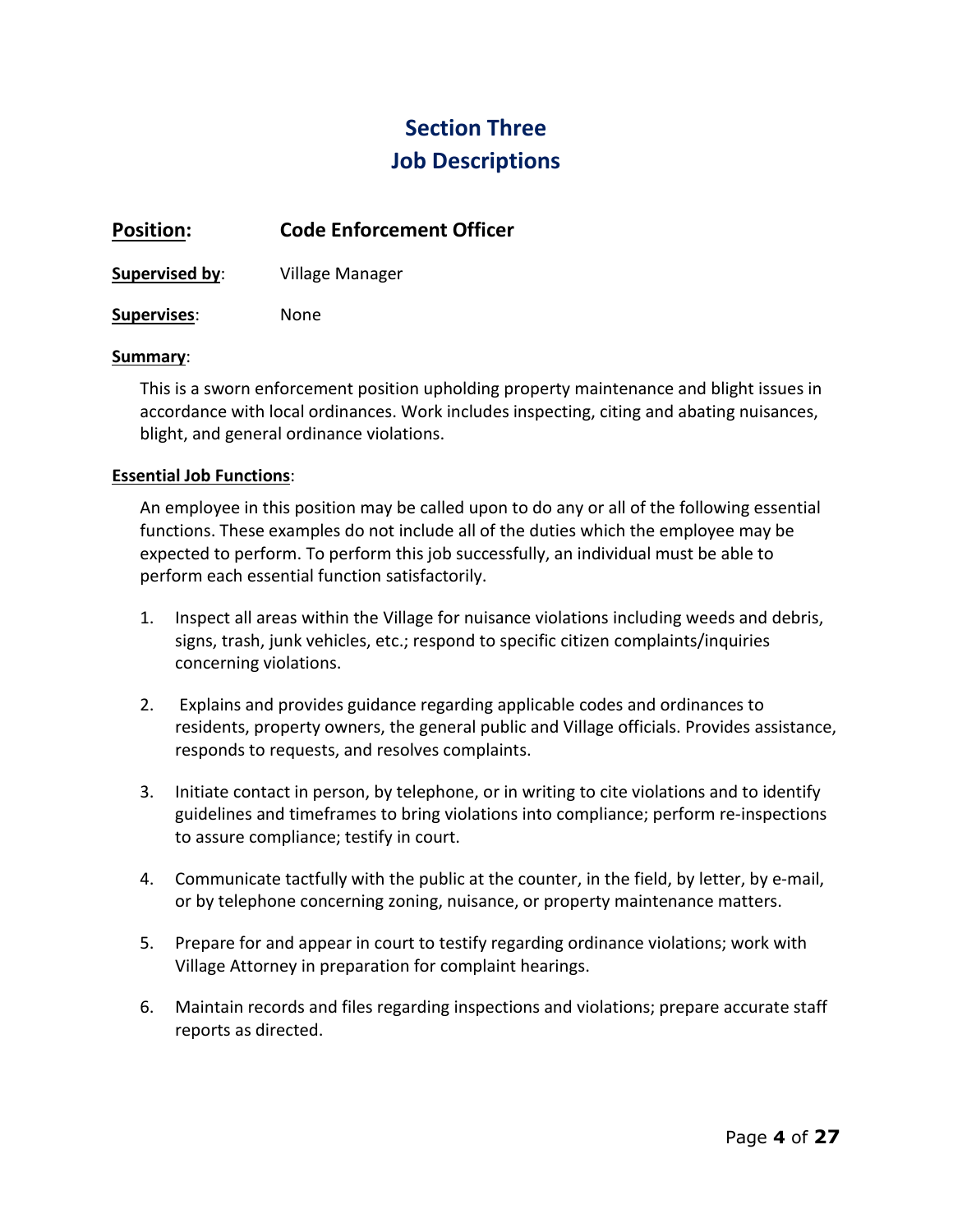- 7. Establish and maintain effective working relations, and work pleasantly and effectively with elected officials, department heads, supervisors, employees, other governmental agencies and the general public even during stressful situations.
- 8. Perform related work as required.

The requirements listed below are representative of the knowledge, skills, abilities and minimum qualifications necessary to perform the essential functions of the position. Reasonable accommodations may be made to enable individuals with disabilities to perform the job.

- Educational requirements include high school diploma or the equivalent.
- Minimum one-year experience in code enforcement and building maintenance or related field preferred.
- Is required to be drug and alcohol free while on the job.
- Is required to participate in random drug and alcohol testing.
- A valid Michigan driver's license is required.
- Willingness to make decisions; Exhibits sound and accurate judgment; Includes appropriate people in decision-making process; makes timely decisions.
- Ability to effectively communicate, understand instructions, and follow directions.
- Ability to establish effective working relationships, use good judgment, initiative and resourcefulness when dealing with other employees and the public.
- Ability to work effectively under stress, with changes in work priorities, and in emergency situations.
- Ability to read, analyze, and interpret general business periodicals, professional journals, technical procedures, or governmental regulations.

### **Physical Demands and Work Environment**:

The physical demands and work environment described here are representative of those that must be met by an employee to successfully perform the essential functions of this job. Reasonable accommodations may be made to enable individuals with disabilities to perform the essential functions.

While performing the duties of this job, the employee is regularly required to talk, hear and view and create documents. The employee frequently is required to stand; walk; use hands; and reach with hands and arms. The employee is occasionally required to stoop, kneel, or crouch. The employee must frequently lift and/or move items of moderate to heavy weight.

While performing the duties of this job, the employee works in both a business office setting and in the field. In the course of field activities, the employee is frequently exposed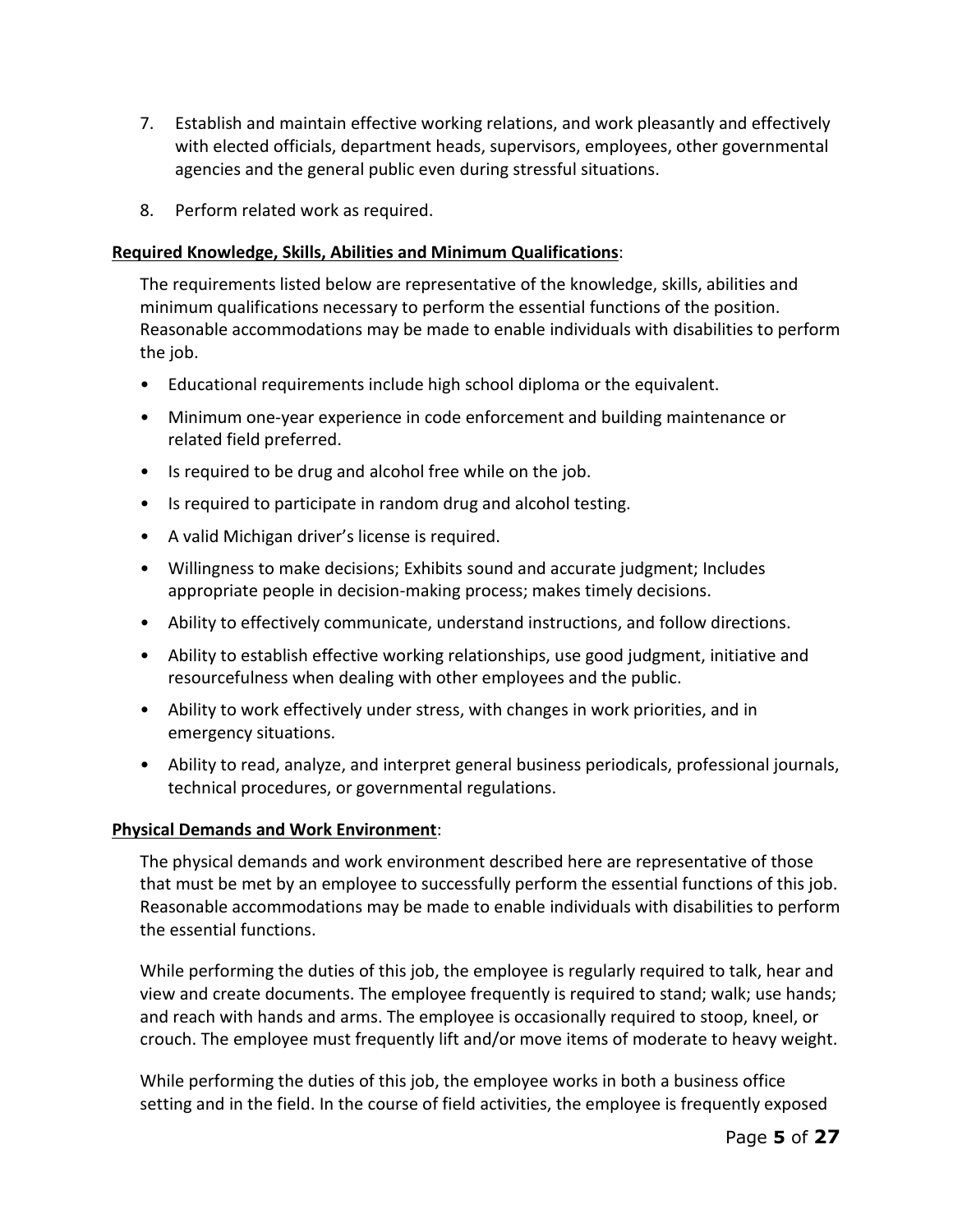to outside weather conditions. The noise level in the work environment is usually quiet in the office, and may become moderate or potentially loud in field situations.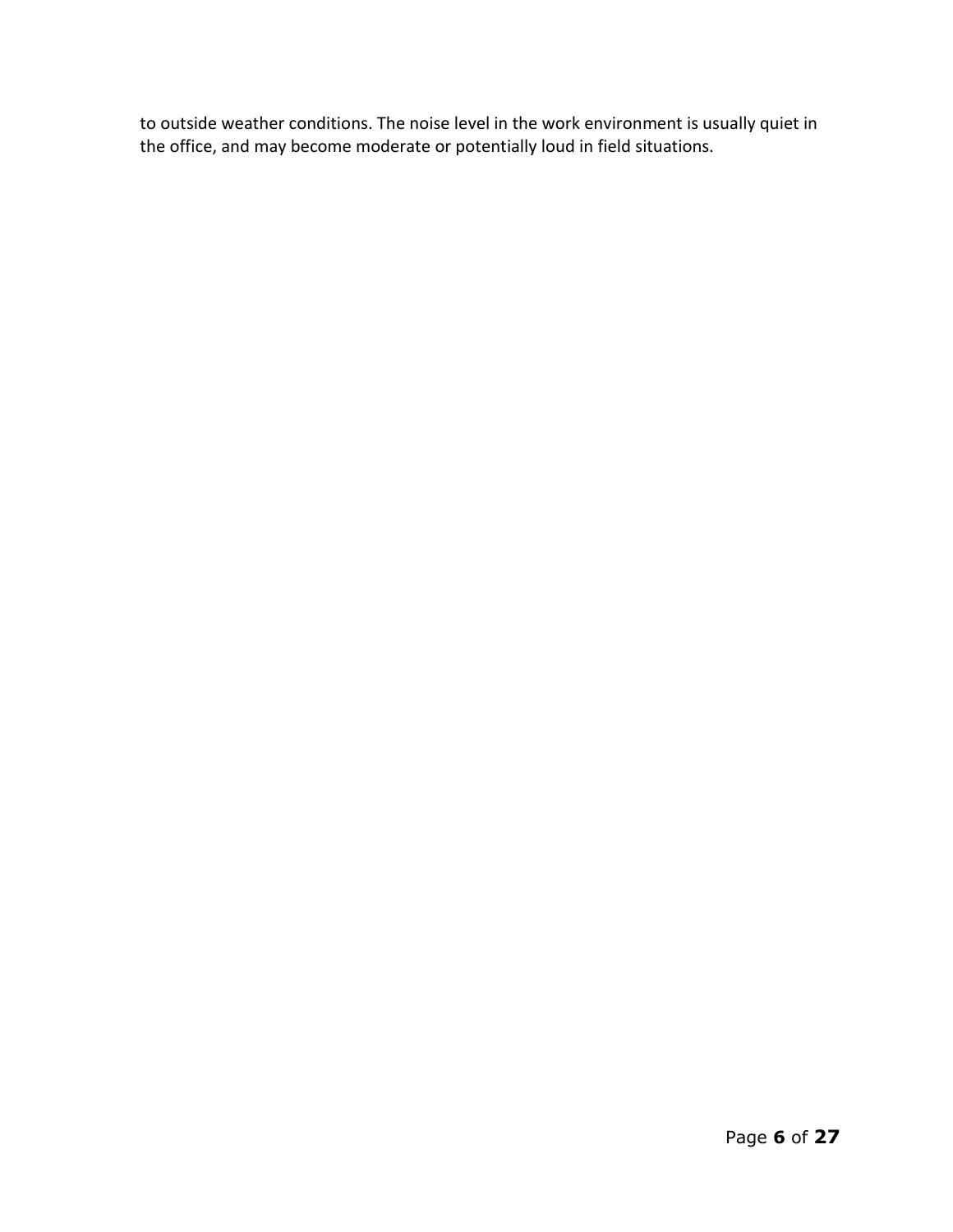| <b>Position:</b>   | <b>DPW Laborer</b>                 |
|--------------------|------------------------------------|
| Supervised by:     | Village Manager<br>DPW Crew Leader |
| <b>Supervises:</b> | None                               |

#### **Summary**:

Performs general labor in support of a wide range of public works projects to maintain and upgrade the Village's infrastructure. Activities range from roadwork, grounds keeping, facilities maintenance and related work.

#### **Essential Job Functions**:

An employee in this position may be called upon to do any or all of the following essential functions. These examples do not include all of the duties which the employee may be expected to perform. To perform this job successfully, an individual must be able to perform each essential function satisfactorily.

- 1. Adheres to all applicable safety procedures while operating equipment and tools, working with chemicals or electrical sources, accessing confined spaces, and while working in other dangerous situations.
- 2. Maintains daily logs of projects and the equipment, vehicles and materials used.
- 3. Participates in the routine maintenance and basic repair of Village equipment and vehicles. Records preventative maintenance activities according to established procedures.
- 4. Provides manual labor in support of the regular maintenance and special projects related to Village streets, parking lots, and related infrastructure. Labor may involve patching, curb repair and construction, snow and ice removal, traffic sign repair or replacement, pavement markings, street sign maintenance/installation, and other projects as assigned.
- 5. Performs general and skilled maintenance and custodial tasks on Village buildings and facilities. Cleans Village buildings and facilities and completes basic repairs.
- 6. Provides manual labor in support of general grounds keeping and special landscaping projects including mowing, trimming, planting, tree trimmings and removal, chipping, leaf pick-up, brush pick-up, storm clean-up and other activities as required.
- 7. Maintains facilities as directed.
- 8. Under adequate supervision, operates vehicles and trucks of various sizes and weights and a variety of public works equipment such as loader, chainsaw, tractor, mower, blower, and others.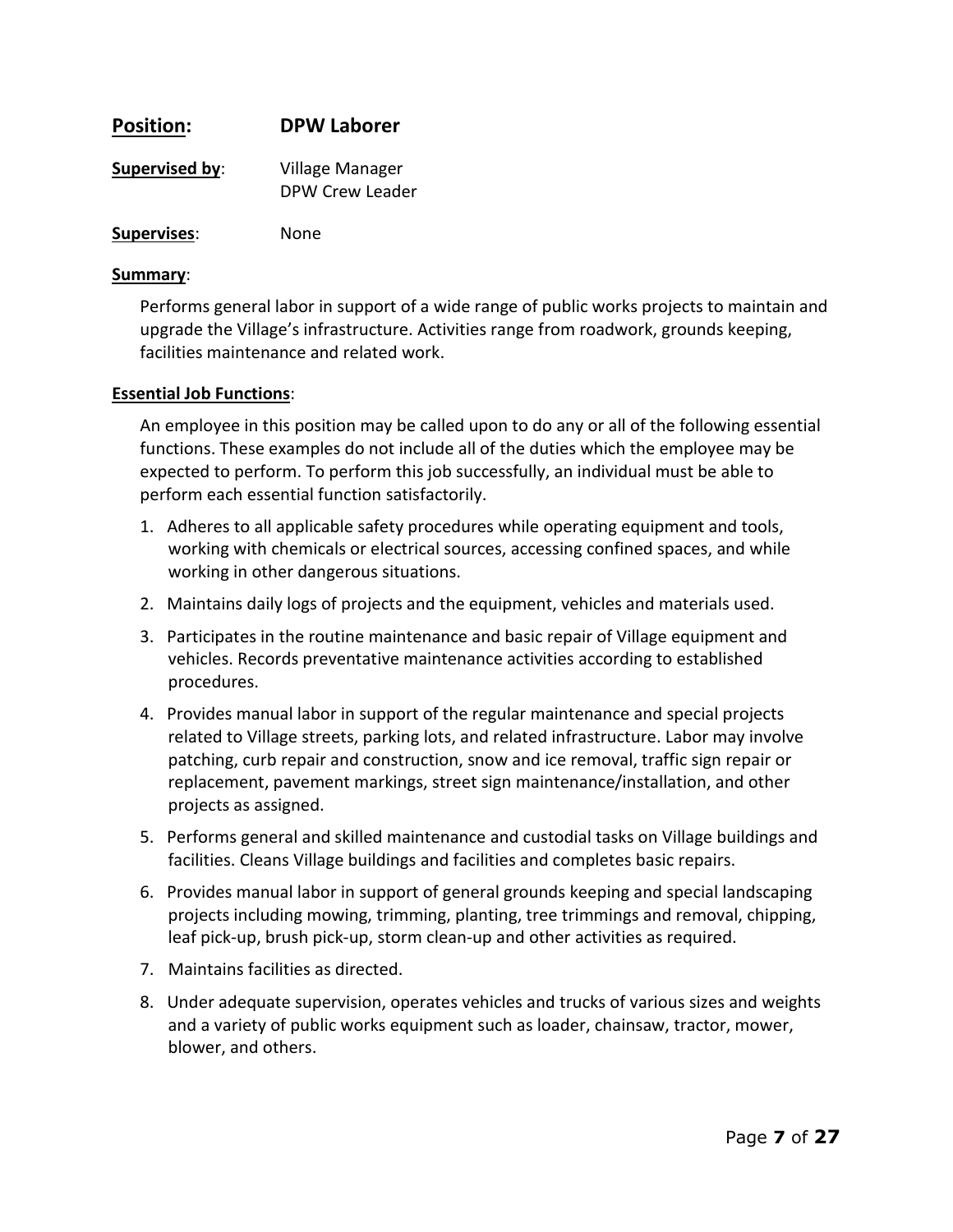- 9. Represents the Public Works Department by establishing and maintaining effective relationships with the public and other employees. Responds to public inquiries and refers complaints to Village Hall.
- 10. Assists with special events and seasonal projects. Puts up holiday decorations, places barricades for fireworks and prepares Village buildings and grounds.
- 11. Responds to emergencies and is available on stand-by basis, at night or on weekends or holidays, as operational needs demand.
- 12. Perform special projects as assigned.

The requirements listed below are representative of the knowledge, skills, abilities and minimum qualifications necessary to perform the essential functions of the position. Reasonable accommodations may be made to enable individuals with disabilities to perform the job.

- Educational requirements include high school diploma or the equivalent.
- Experience requirements include one or more years of responsible work experience in general labor, construction, or related field.
- Is required to be drug and alcohol free while on the job.
- Is required to participate in random drug and alcohol testing.
- A valid Michigan driver's license is required.
- Knowledge of safety procedures and precautions involved in equipment operation and maintenance work.
- Skill in the use of public works vehicles, equipment, tools, and materials utilized in public works projects.
- Skill in completing a variety of construction, repair, custodial and maintenance tasks.
- Ability to effectively communicate, understand instructions, and follow directions.
- Ability to establish effective working relationships, use good judgment, initiative and resourcefulness when dealing with other employees and the public.
- Ability to work effectively under stress, with changes in work priorities, and in emergency situations.

#### **Physical Demands and Work Environment**:

The physical demands and work environment characteristics described here are representative of

those an employee encounters while performing the essential functions of the job. Reasonable accommodations may be made to enable individuals with disabilities to perform the essential functions.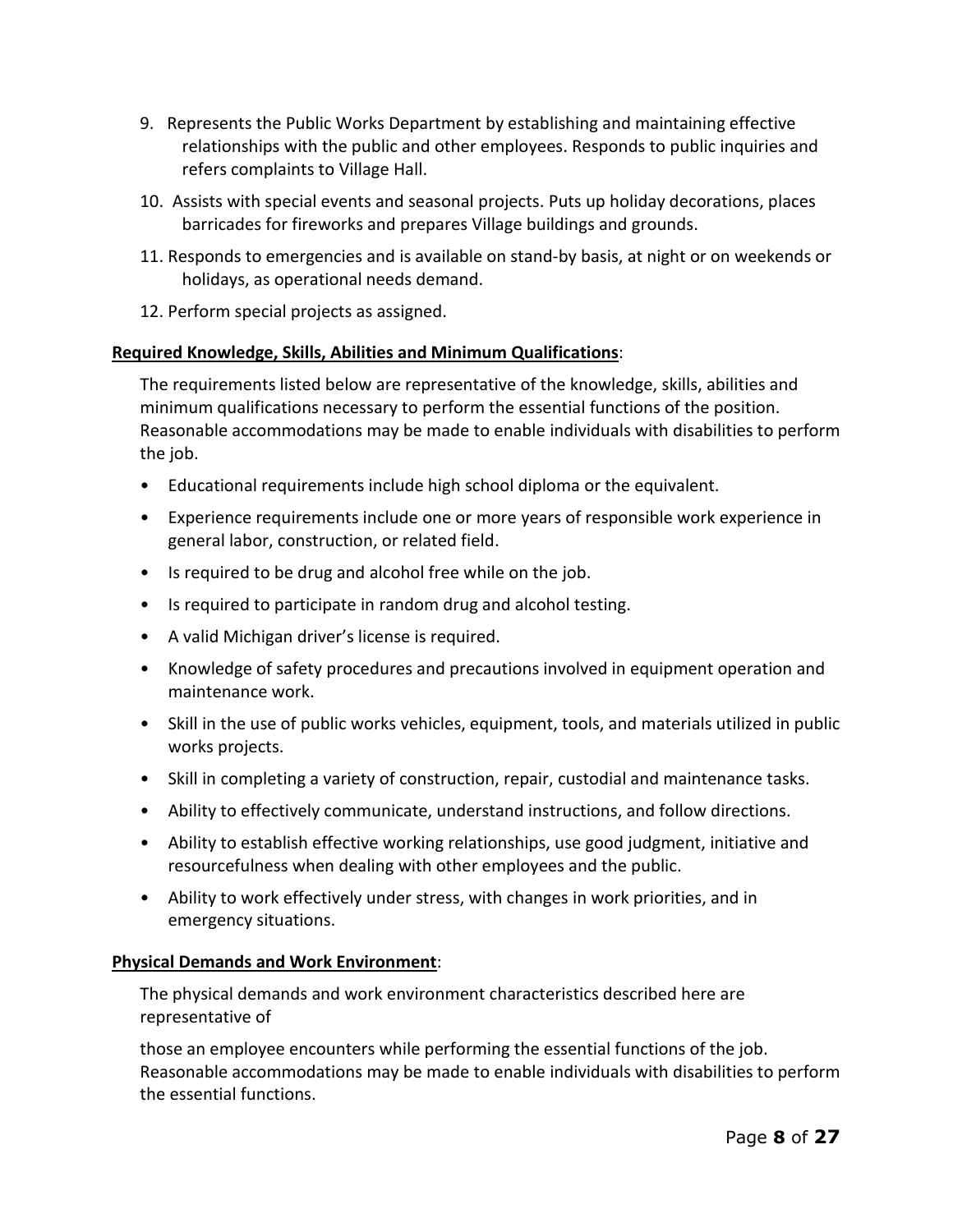An employee in this position spends the majority of their time in the field at various public works project sites. This may include sites with treacherous terrain, requiring the employee to traverse uneven ground, access confined spaces, climb up or crawl down, and may involve fumes, dust, chemicals or other hazardous materials, loud machinery and equipment and other dangers associated with construction sites and public works maintenance activities.

While performing the duties of this job, the employee is regularly required to communicate with others, in person and by radio and travel to other locations. The employee's environment can range from an office or garage setting to highly precarious situations.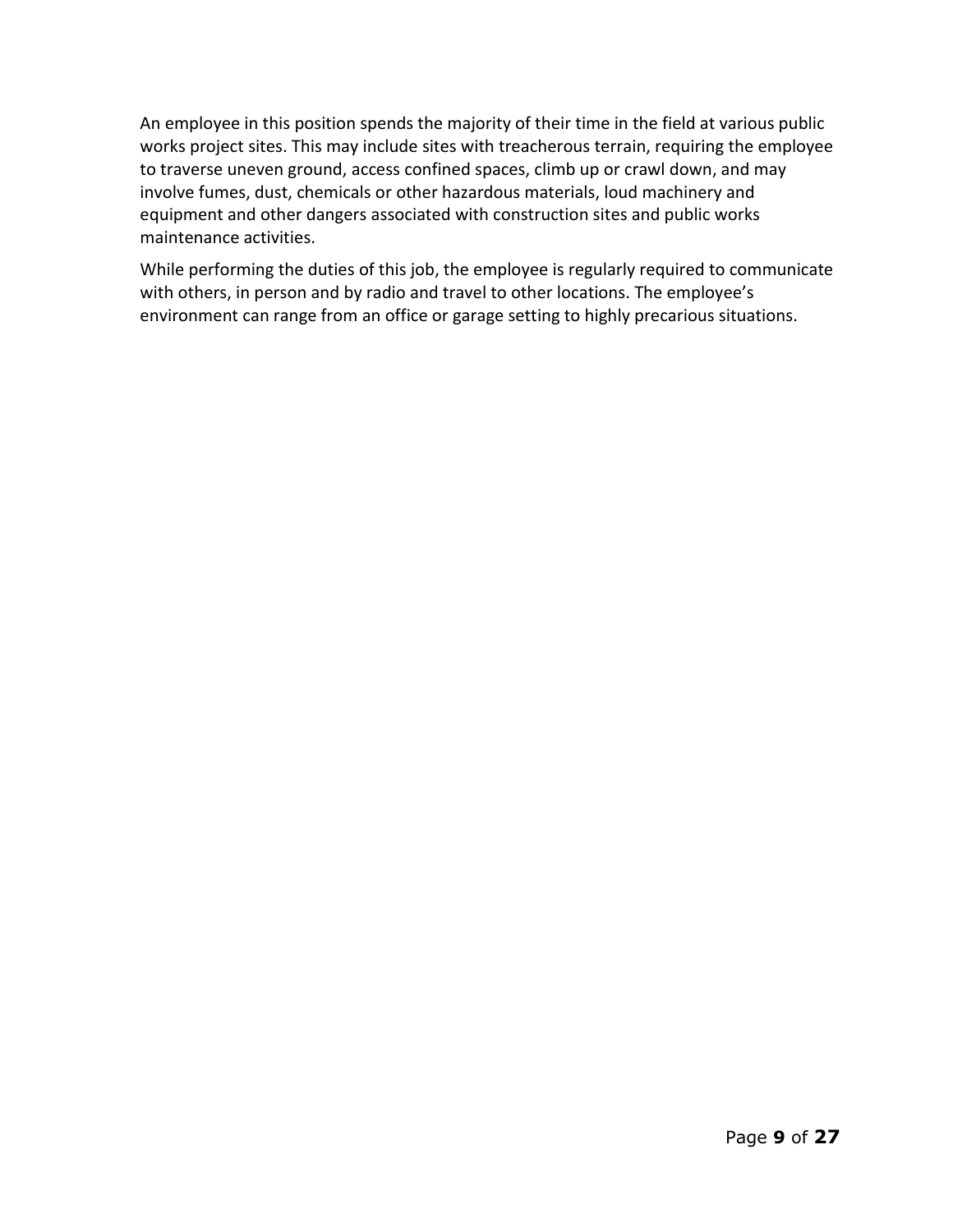### **Position**: **Deputy Village Manager**

**Supervised by**: Village Manager

**Supervises**: Village employees as assigned

#### **Position Summary:**

Serves as the Accountant, Deputy Clerk, and Deputy Treasurer for the Village. Completes financial and accounting functions, including account receivable, accounts payable, payroll, investments, taxes, budget development and administration, and the annual audit. Attends to the front counter, assists customers, and assists the Village Manager in carrying out Village operations. Acts as the Village Manager in that person's absence.

#### **Essential Job Functions:**

An employee in this position is required to perform the following essential functions with or without reasonable accommodation. These examples are not intended to be an exhaustive list of the duties which the employee may be expected to perform.

- 1. Maintains the financial records of the Village and maintains and monitors all Village accounts. Performs the financial activities of the Village and prepares and submits required reports in accordance with accepted fiscal practices and Federal, State and local regulations.
- 2. Serves as the Village Accountant, ensuring the accuracy of the Village's general ledger, bank accounts, and investment. Reconciles bank statements and other accounts, researches and recommends the investment of municipal funds, and otherwise ensures the balancing of all funds. Administers the schedule and payment of bonds and maintains related records.
- 3. Assists in the development and administration of the annual budget and assists the Village Manager in the development and implementation of long-range financial plans and policies. Assists in grant research, writing, and administration.
- 4. Coordinates the year-end closing of financial records and general audit. Prepares yearend adjustments and schedules. Works with auditors to ensure accuracy of financial reporting. Provides documentation and analysis as needed.
- 5. Processes accounts payable. Sorts and codes invoices, investigates conflicting information, and obtains appropriate invoice approvals. Prepares check run, performs data entry of invoice data, records payments, and prints and mails checks. Prepares and files 1099 forms at year-end. Maintains all related paperwork and forms.
- 6. Processes payroll for Village employees. Collects summaries of hours worked, calculates payroll figures, withholding taxes, benefit premiums, retirement allocations, and other withholdings. Processes checks and direct deposit requests. Prepares quarterly and annual payroll reports such as payroll tax filings, Worker's Compensation and Unemployment insurance, W-2s, 941 deposits, and other related reports.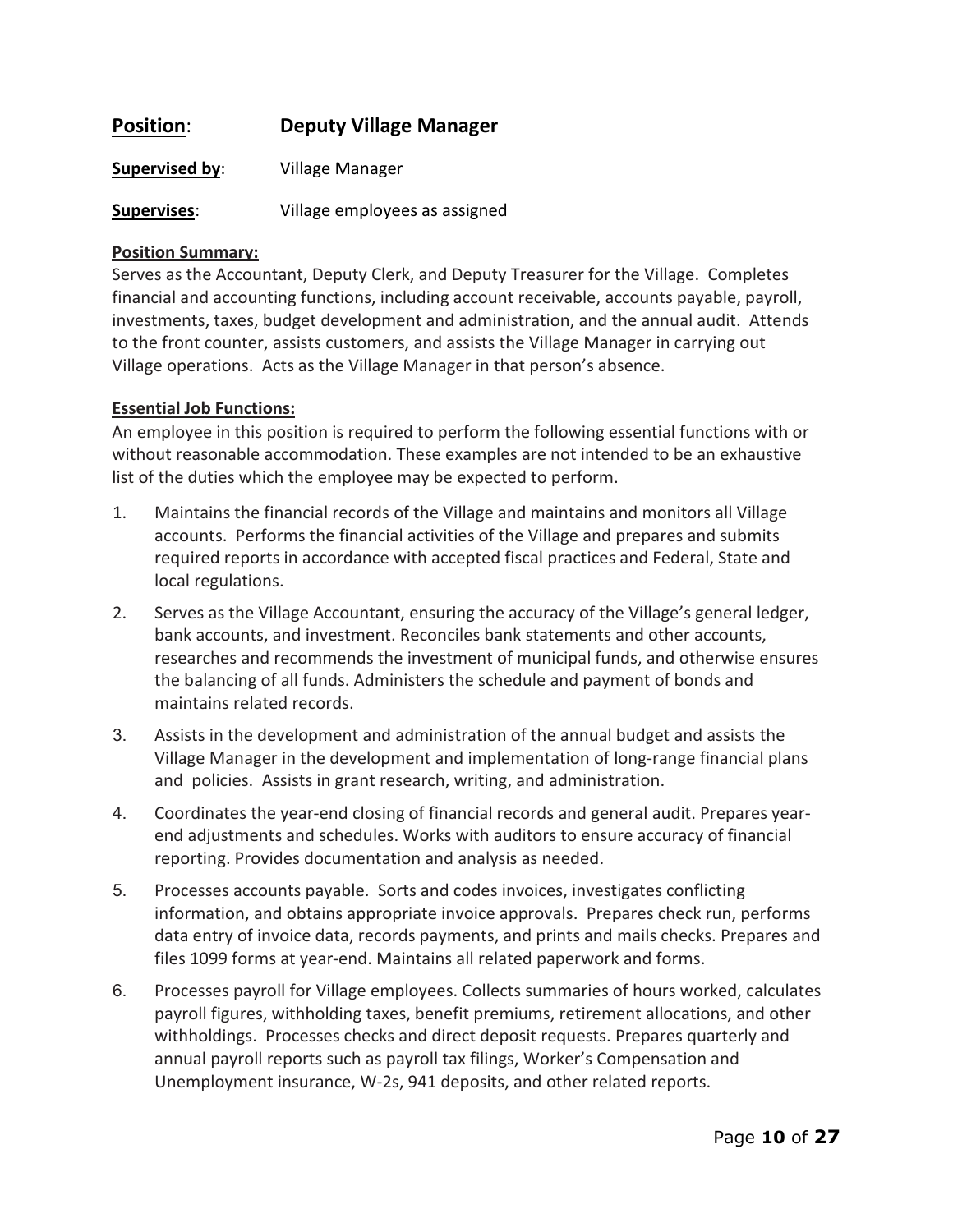- 7. Serves as the Deputy Treasurer. Compiles current and delinquent tax rolls, calculates any special assessments, prepares tax bills, collects tax payments, and prepares settlements.
- 8. Serves as the Deputy Clerk. Attends Village Council meetings, assists in preparing meeting packets and agendas, and prepares and posts meeting minutes. Prepares drafts of resolutions, ordinances, policies, and other related documents and ensures that all final drafts are properly signed, posted, and stored.
- 9. Attends to customers at the counter and on the phone. Responds to resident and customer inquiries and assists the public with a broad range of issues and needs. Receives and processes payments at the counter and in the mail for Village taxes, fees, and other payments. Balances payments and prepares bank deposits.
- 10. Provides general administrative and clerical support for the Village Manager and office. Types, files, scans, and performs data entry. Screens phone calls and reports vital information to the Village Manager. Schedules meetings, conferences, and other appointments for the Village Manager. Ensures the Village office is well stocked with supplies and is kept clean and tidy.
- 11. Serves as the City's Freedom of Information Act (FOIA) coordinator. Assists in researching and compiling information and coordinates with the Village Manager and/or Village Attorney as needed.
- 12. Provides training, distributes work assignments, and/or provides day-to-day supervision of assigned staff.
- 13. Coordinate a variety of community projects and volunteer programs.
- 14. Assists with zoning and enforcement activities. Receive permit applications, reviews for accuracy and completeness, and schedules inspections as needed. Updates case files, prepares mailings, and grants extensions as appropriate.
- 15. Attends meetings, performs research, submits reports, and recommends policies and programs.
- 16. Acts as the Village Manager in that person's absence.
- 17. Performs other duties as assigned.

The requirements listed below are representative of the knowledge, skills, abilities and minimum qualifications necessary to perform the essential functions of the position. Reasonable accommodations may be made to enable individuals with disabilities to perform the job.

- An Associate's degree or equivalent in finance, accounting, business administration, or related field with two or more years of related experience is required. Five or more years of experience in accounting or related field may offset the education requirement.
- State of Michigan Vehicle Operator's License, a satisfactory driving record, and the ability to maintain one throughout employment.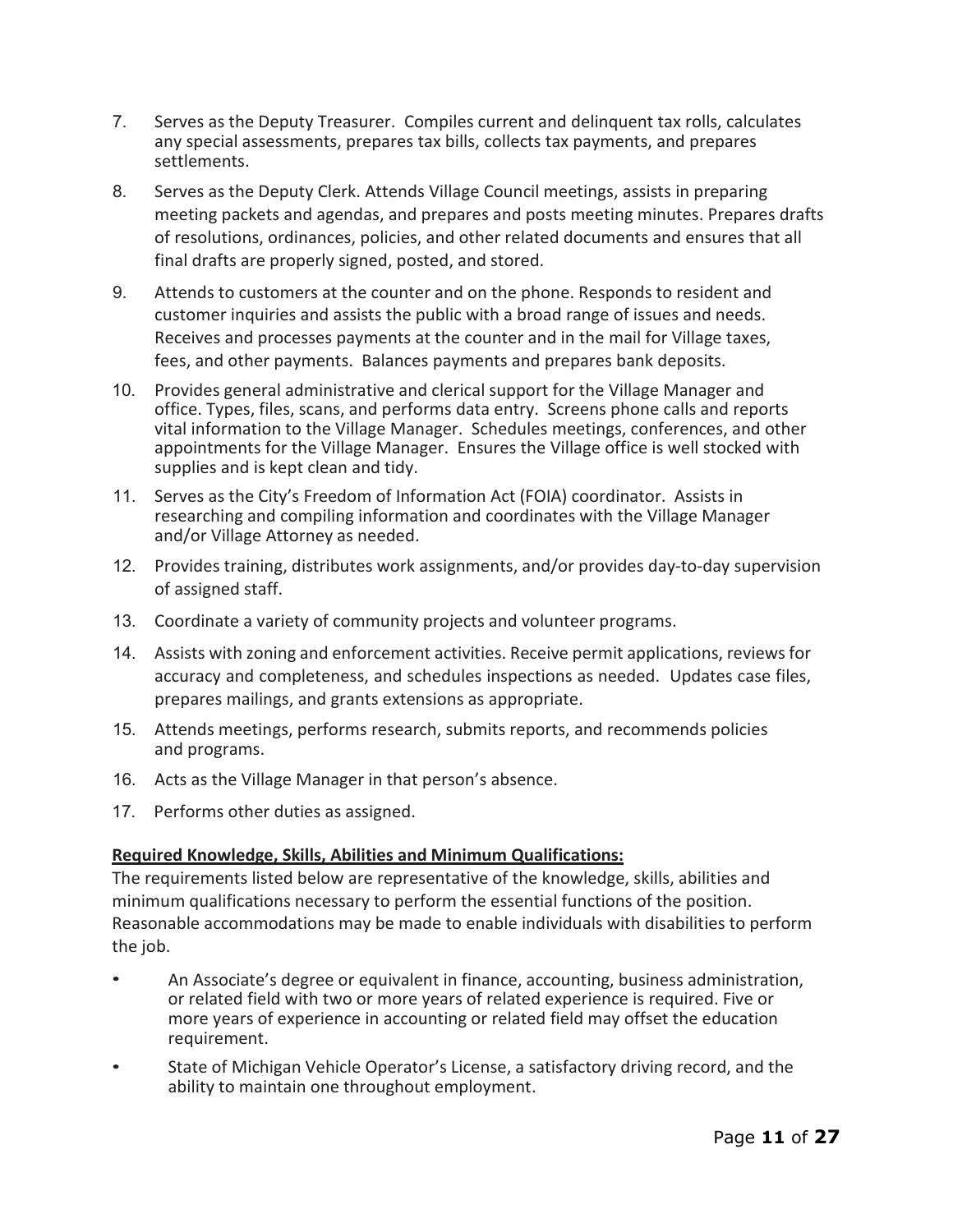- Certification as a Notary Public, or the ability to become certified, is required.
- Thorough knowledge of generally accepted accounting principles and governmental accounting principles and practices and the ability to apply them accurately.
- Thorough knowledge of the Village charter, services, organizational structure, and general municipal operations to effectively direct and assist the public.
- Knowledge of the professional principles and procedures of public administration.
- Basic knowledge of zoning administration and code enforcement activities.
- Skill in taking minutes, maintaining and updating complex records and documents, compiling and evaluating data, and preparing clear and accurate reports.
- Skill in maintaining and updating complex records and documents, compiling and evaluating financial data and information, and preparing clear and accurate reports.
- Skill in the use of office equipment and technology, including computers, specialized financial systems, and other related software, and the ability to master new technologies.
- Excellent customer service skills, including responding diplomatically to customer and internal questions and complaints.
- Ability to effectively provide work assignments, provide training, and supervise the work of others.
- Ability to communicate effectively and present ideas and concepts orally and in writing.
- Ability to establish and maintain effective working relationships and use good judgment, initiative and resourcefulness when dealing with employees, elected officials, professional contacts, community leaders, the media, and the public.
- Ability to exercise a high degree of diplomacy in contentious or confrontational situations.
- Ability to critically assess situations, problem-solve, and work effectively under stress, within deadlines and changes in work priorities.
- Ability to attend meetings outside of normal business hours, travel to other locations, and work extended hours as operational needs demand.

#### **Physical Demands and Work Environment:**

The physical demands and work environment characteristics described here are representative of those an employee encounters while performing the essential functions of the job. Reasonable accommodations may be made to enable individuals with disabilities to perform the essential functions.

While performing the duties of this job, the employee regularly works in an office setting with a controlled climate where they sit and work on a computer, communicate by telephone, email or in person, and move around the office to travel to other locations. The noise level in the work environment is usually quiet.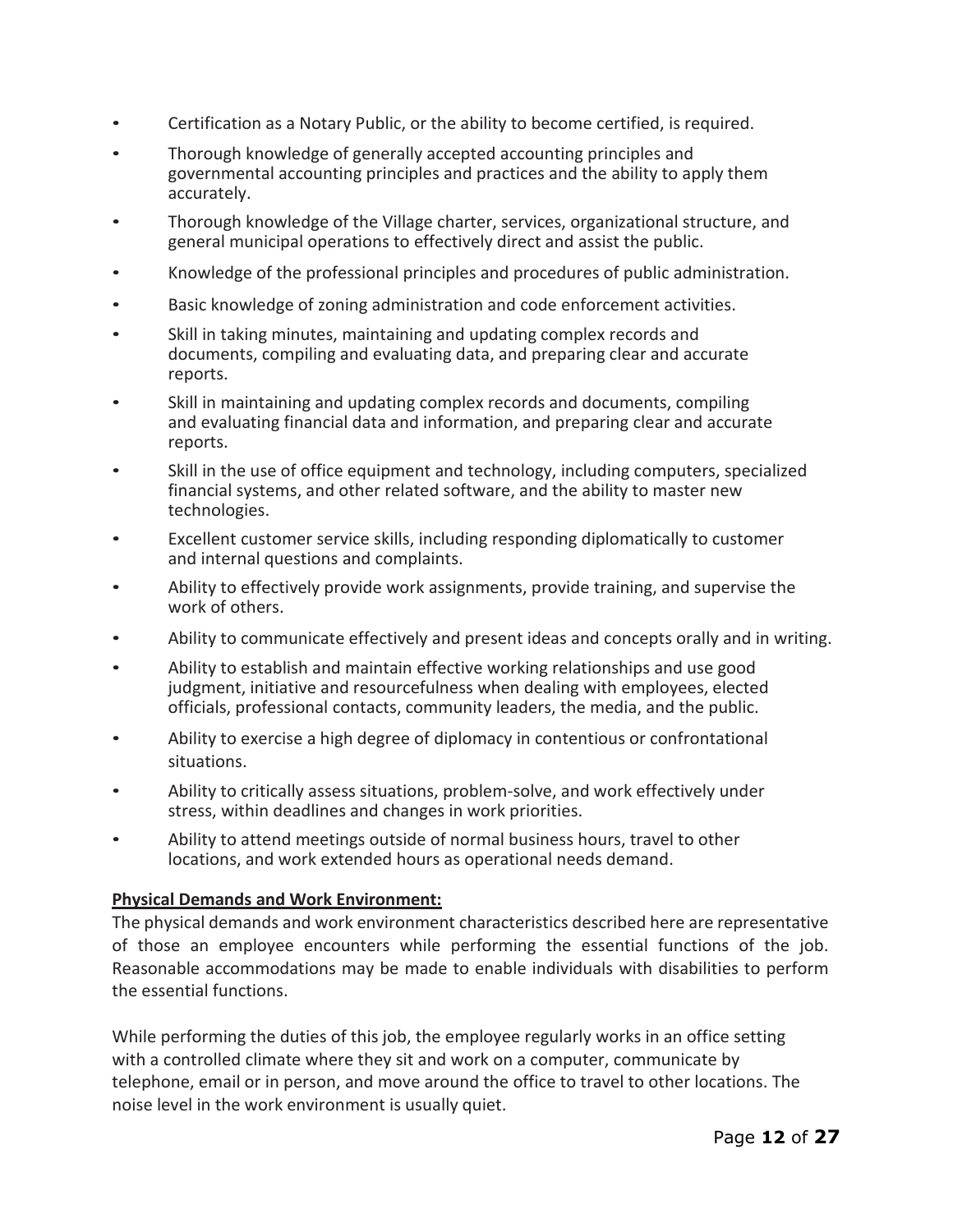While performing the duties of this job, the employee is occasionally required to travel to various locations within and outside the Village and work outside the office. The employee may occasionally be exposed to adverse weather conditions and loud noises.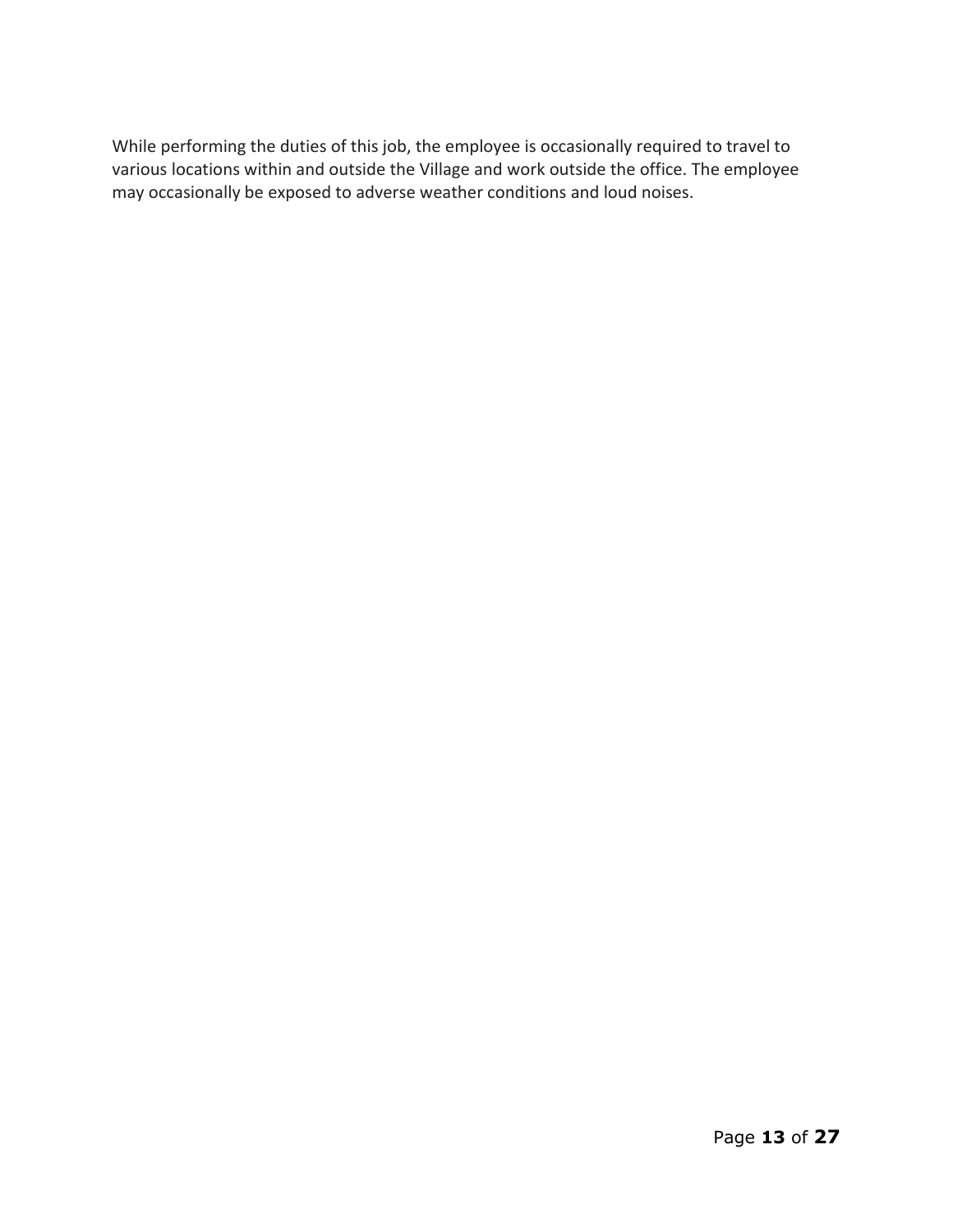| <b>Position:</b> | <b>Office Assistant</b> |
|------------------|-------------------------|
| Supervised by:   | Village Manager         |
| Supervises:      | None                    |

#### **Summary**:

Performs a variety of difficult, responsible and specialized administrative and office support functions; creates and maintains specialized reports, records and files required in connection with department work processes; interacts with Village personnel and the public on technical matters; and performs related duties as assigned. Also, is the primary telephone contact with public and performs related work as required.

#### **Essential Job Functions**:

An employee in this position may be called upon to do any or all of the following essential functions. These examples do not include all of the duties which the employee may be expected to perform. To perform this job successfully, an individual must be able to perform each essential function satisfactorily.

- 1. Assists in preparing and processing correspondence, mass mailings, notifications, records, documents, reports, statements, applications and information requests as well as obtaining information from a variety of sources.
- 2. Answers telephones and screens incoming calls responding independently when possible. Responds to walk-in requests, mail, and e-mails and provides information and assistance.
- 3. Publishes all required legal notices in the official newspaper of the Village within the appropriate time requirements dictated by state law.
- 4. Maintains a concise and comprehensive filing system, including the handling of confidential documents and related computer databases, filing and records systems.
- 5. Compiles information for special projects and assembles data as requested.
- 6. Collects, writes receipts, handles and makes deposits of monies.
- 7. Responds effectively both orally and in writing to inquiries or complaints.
- 8. Reads, analyzes, and interprets reports and documents.
- 9. Effectively articulates information to management.
- 10. Uses independent judgment in achieving assigned objectives.
- 11. Defines problems, collects data, establish facts, and draw valid conclusions.
- 12. Must be able to sit for an extended time period.
- 13. Performs other duties as directed.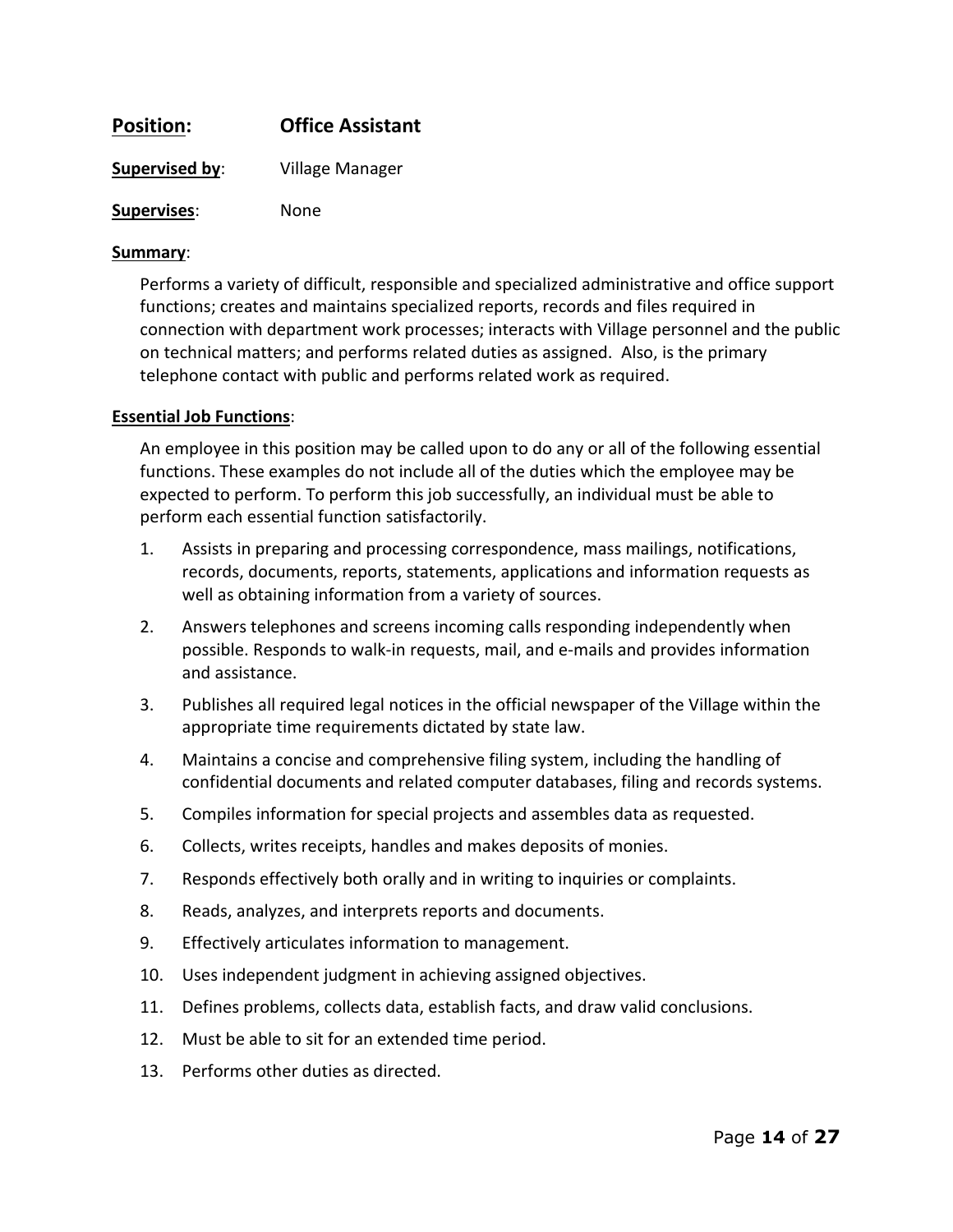The requirements listed below are representative of the knowledge, skills, abilities and minimum qualifications necessary to perform the essential functions of the position. Reasonable accommodations may be made to enable individuals with disabilities to perform the job.

- Educational requirements include high school diploma or the equivalent.
- Is required to be drug and alcohol free while on the job.
- Is required to participate in random drug and alcohol testing.
- A valid Michigan driver's license is required.
- Knowledge of grammatical and technical writing rules and standards.
- Knowledge of cash handling, receipt writing and depositing monies.
- Knowledge of data entry and computer systems including Microsoft Windows, Microsoft Office (Word, Excel, PowerPoint, Access).
- Ability to effectively communicate, understand instructions, and follow directions.
- Ability to establish effective working relationships, use good judgment, initiative and resourcefulness when dealing with other employees and the public.
- Ability to work effectively under stress, with changes in work priorities, and in emergency situations.
- Ability to organize and maintain office files.
- Ability to demonstrate consideration of others regardless of gender, beliefs, or personal style

### **Physical Demands and Work Environment**:

The physical demands and work environment characteristics described here are representative of those an employee encounters while performing the essential functions of the job. Reasonable accommodations may be made to enable individuals with disabilities to perform the essential functions.

An employee is regularly required sit for long periods; stand; talk and hear both in person and by telephone; and use hands to operate, finger, handle or feel office equipment; and reach with hands and arms. The employee is occasionally required to walk, climb, stoop or bend and lift up to twenty-five pounds. Specific vision abilities required by this job include close vision and the ability to adjust focus. A valid Michigan driver's license is required.

While performing the duties of this class, the employee is regularly required to work on multiple concurrent tasks with interruptions, read and interpret documents and information; use verbal communication skills; interact with Village staff, elected officials, residents, the general public and others encountered in the course of work, some of whom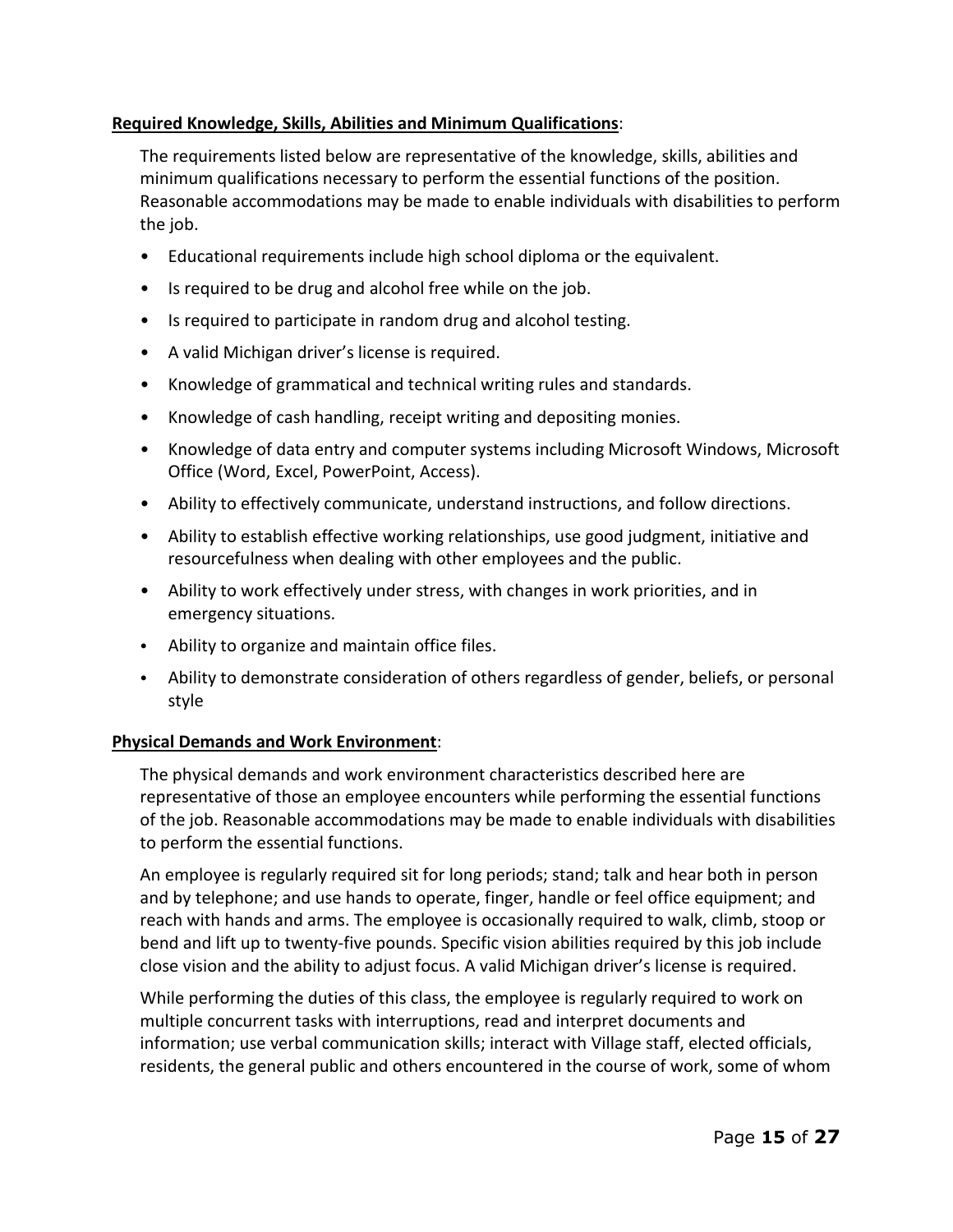may be dissatisfied and/or abusive individuals. It is essential for this position to be able to perform with a considerable degree of independent accountability.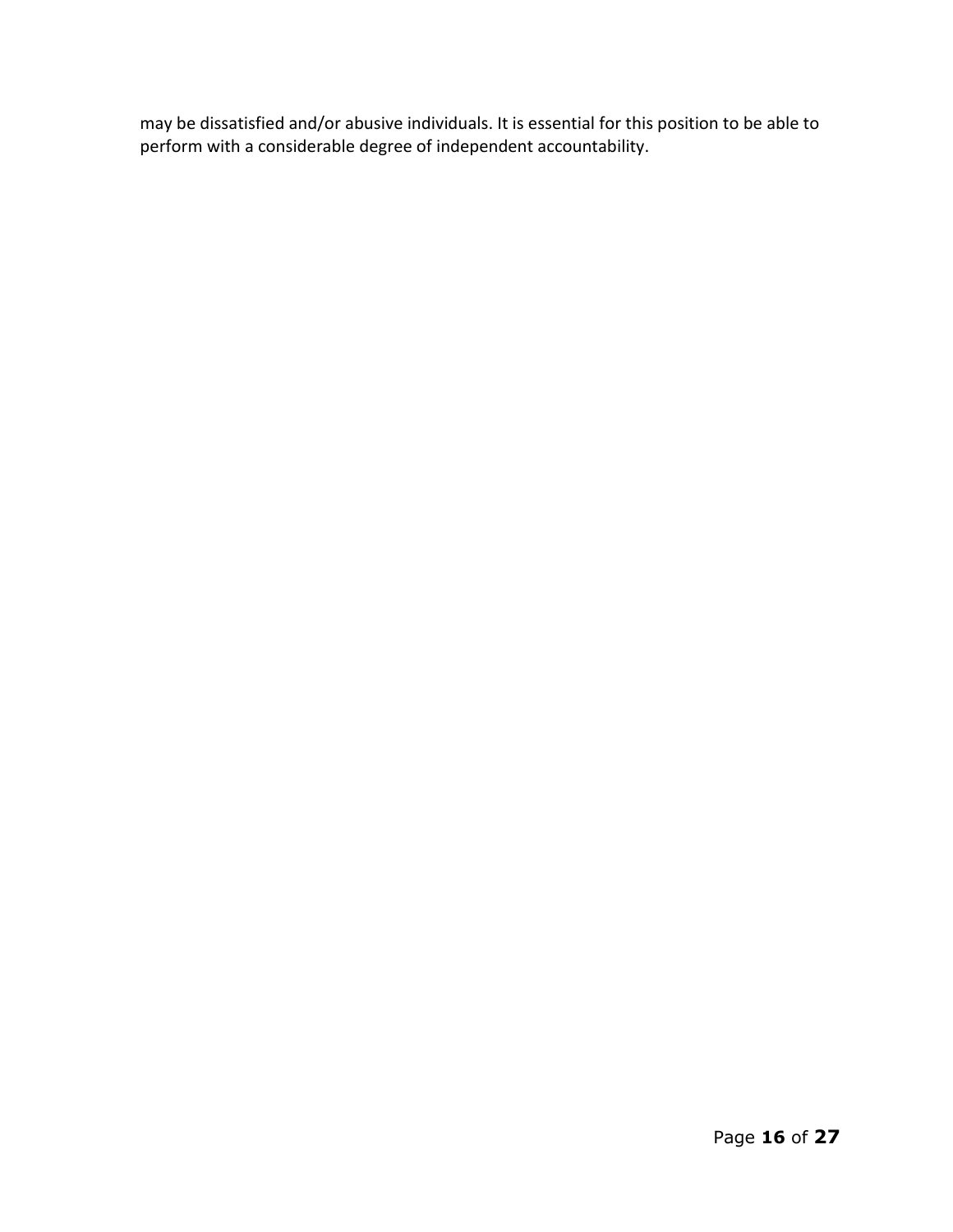| <b>Position:</b>   | <b>Street Administrator</b> |
|--------------------|-----------------------------|
| Supervised by:     | Village Manager             |
| <b>Supervises:</b> | <b>DPW Staff</b>            |

#### **Summary**:

Supervises, manages, and directs the Village's streets and drainage programs. Including asphalt repair, gravel road grading, dust control, pothole repair, shoulder maintenance, tree and brush trimming, traffic sign maintenance, maintenance of drainage structures, ditch cleanout, snow and ice removal, and maintenance and mechanical repair of Village-owned equipment.

#### **Essential Job Functions**:

An employee in this position may be called upon to do any or all of the following essential functions. These examples do not include all of the duties which the employee may be expected to perform. To perform this job successfully, an individual must be able to perform each essential function satisfactorily.

- 1. Adheres to all applicable safety procedures while operating equipment and tools, working with chemicals or electrical sources, accessing confined spaces, and while working in other dangerous situations.
- 2. Maintains logs of projects and the equipment, vehicles and supplies.
- 3. Participates in the routine maintenance and basic repair of Village equipment and vehicles. Records preventative maintenance activities according to established procedures.
- 4. Provides manual labor in support of the regular maintenance and special projects related to Village streets, parking lots, drainage structures, and related infrastructure. Labor may involve patching, curb repair and construction, snow and ice removal, traffic sign repair or replacement, pavement markings, street sign maintenance/installation, and other projects as assigned.
- 5. Manges staff, equipment, and schedules of DPW employees.
- 6. Conducts field inspections to ensure work is completed in an efficient and timely manner.
- 7. Trains, develops, and evaluates subordinate personnel.
- 8. Operates and supervises the use of Village-owned vehicles and trucks of various sizes and weights and a variety of public works equipment such as loader, chainsaw, tractor, mower, blower, and others.
- 9. Represents the Public Works Department by establishing and maintaining effective relationships with the public and other employees. Responds to public inquiries and refers complaints to Village Hall.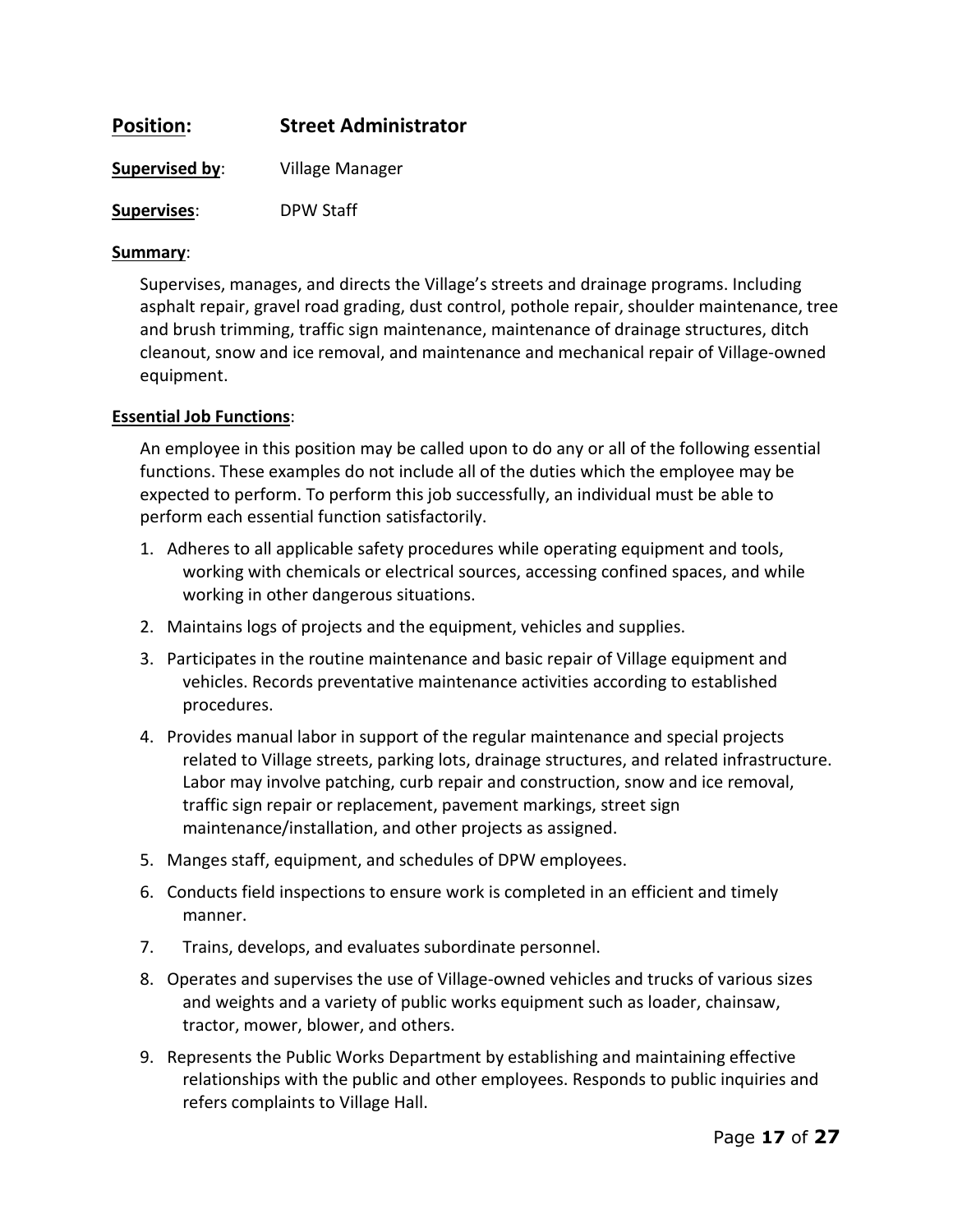- 10. Checks a variety of conditions or situations brought about by weather, citizen requests, or other events which may require to respond at night, weekends, holidays, and other times outside of normal business hours.
- 11. Responds to emergencies and is available on stand-by basis, at night or on weekends or holidays, as operational needs demand. Is authorized to take-home equipment as needed.
- 12. Provides additional manpower to street operations as needed.
- 13. Enforces safety regulations.
- 14. Reviews and permits right-of-way permit applications.
- 15. Perform special projects as assigned.

The requirements listed below are representative of the knowledge, skills, abilities and minimum qualifications necessary to perform the essential functions of the position. Reasonable accommodations may be made to enable individuals with disabilities to perform the job.

- Educational requirements include high school diploma or the equivalent.
- Experience requirements include one or more years of responsible work experience in general labor, construction, or related field.
- Is required to be drug and alcohol free while on the job.
- Is required to participate in random drug and alcohol testing.
- A valid Michigan driver's license is required.
- Ability to maintain accurate records.
- Considerable experience in the operation of various types of equipment used in street operations.
- Minimum of two-years of supervisory experience.
- Ability to maintain working relationships with staff, residents, vendors, and contractors.
- Considerable knowledge of safety procedures and precautions involved in equipment operation and maintenance work.
- Knowledge of materials, hazards, and safety practices.
- Skill in the use of public works vehicles, equipment, tools, and materials utilized in public works projects.
- Skill in completing a variety of construction, repair, custodial and maintenance tasks.
- Ability to effectively communicate, understand instructions, and follow directions.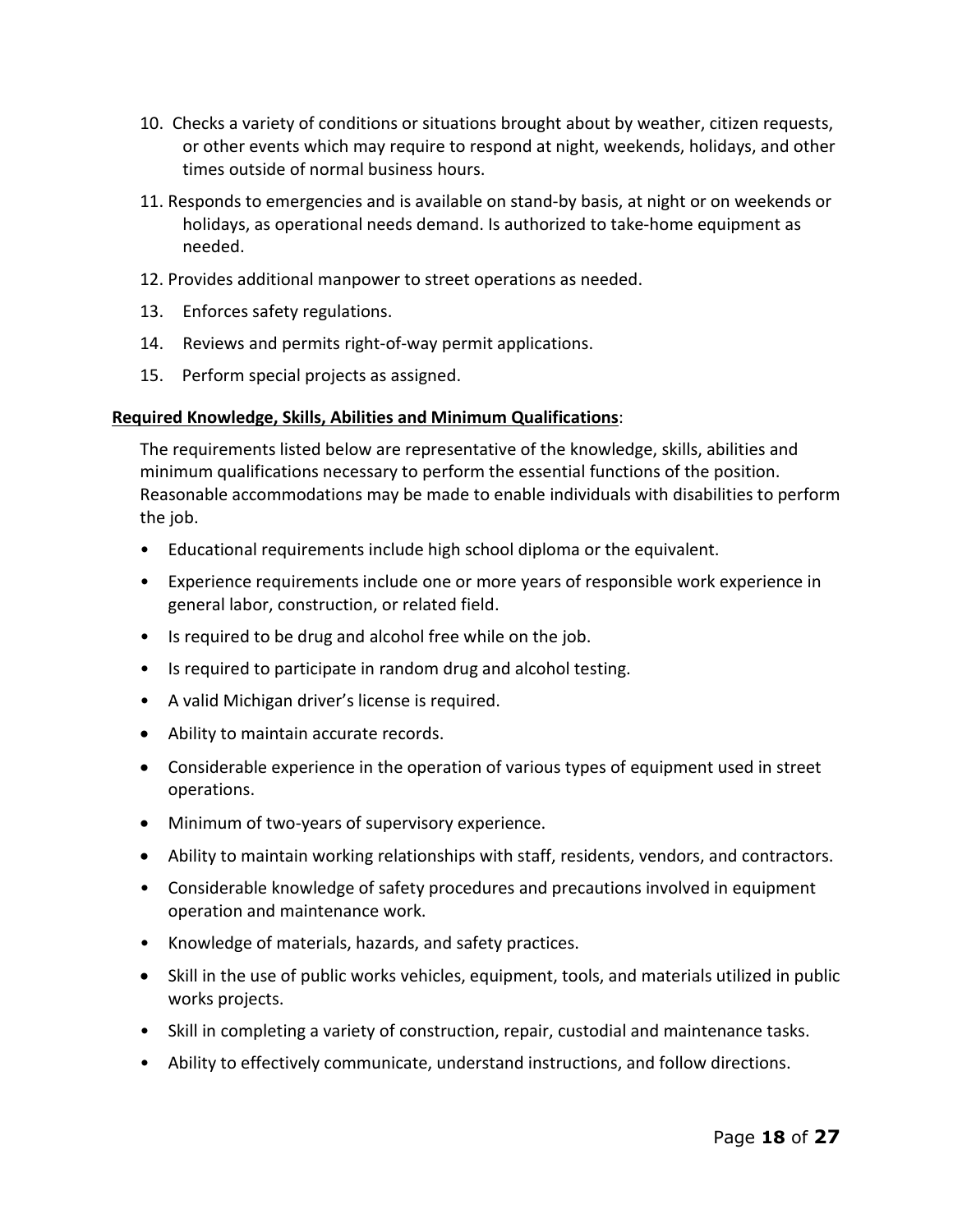- Ability to establish effective working relationships, use good judgment, initiative and resourcefulness when dealing with other employees and the public.
- Ability to work effectively under stress, with changes in work priorities, and in emergency situations.

#### **Physical Demands and Work Environment**:

The physical demands and work environment characteristics described here are representative of

those an employee encounters while performing the essential functions of the job. Reasonable accommodations may be made to enable individuals with disabilities to perform the essential functions.

An employee in this position spends the majority of their time in the field at various public works project sites. This may include sites with treacherous terrain, requiring the employee to traverse uneven ground, access confined spaces, climb up or crawl down, and may involve fumes, dust, chemicals or other hazardous materials, loud machinery and equipment and other dangers associated with construction sites and public works maintenance activities.

While performing the duties of this job, the employee is regularly required to communicate with others, in person and by radio and travel to other locations. The employee's environment can range from an office or garage setting to highly precarious situations.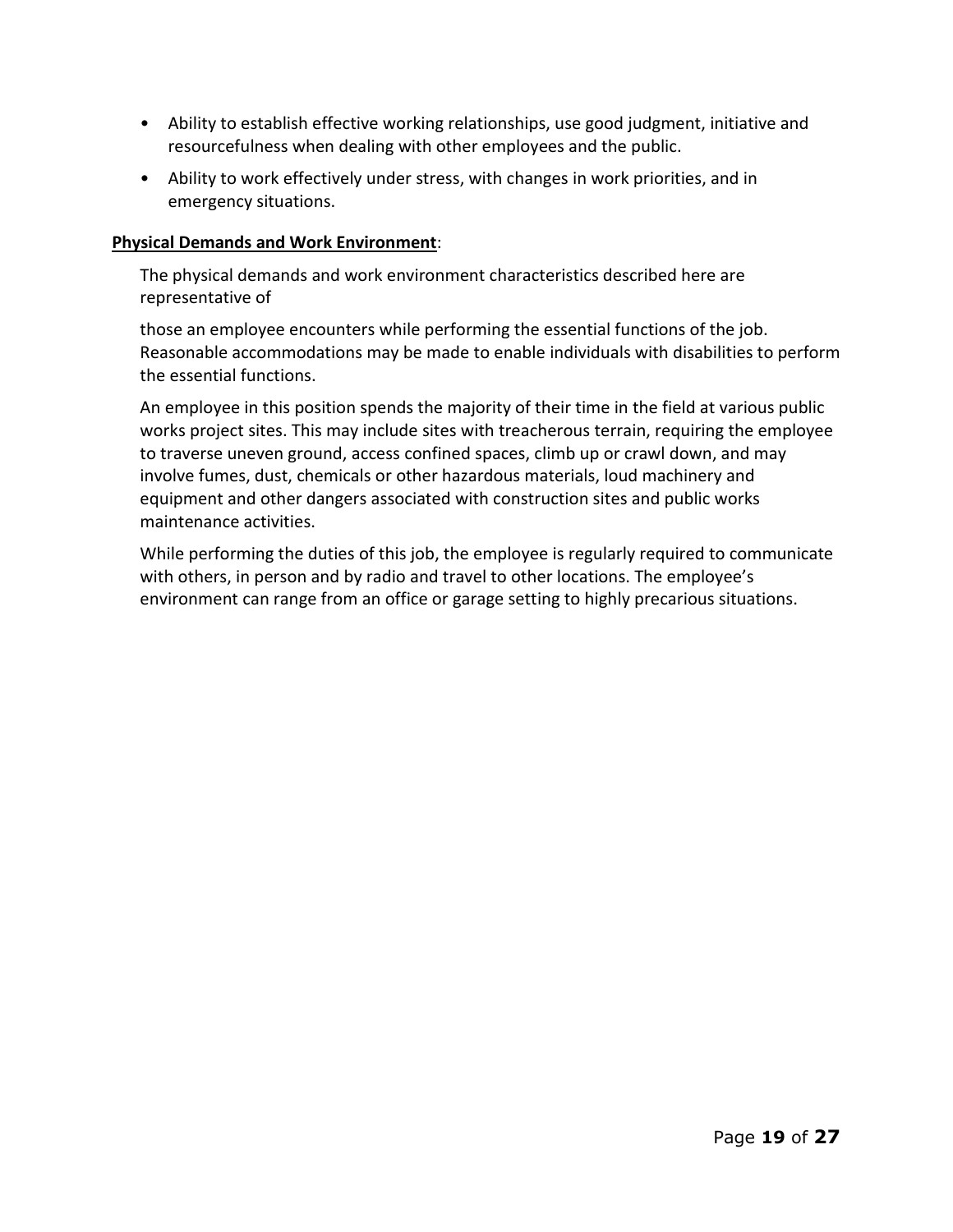| <b>Position:</b> | <b>Village Manager</b> |
|------------------|------------------------|
| Supervised by:   | <b>Village Council</b> |
| Supervises:      | All Village Employees  |

#### **Position Summary:**

Acts as the chief administrative officer appointed by and receiving policy direction from the Village Council. Plans, develops, and implements diverse Village services to meet policy requirements and address community needs. Oversees the organization and direction of all Village operations and ensures compliance with contractual and regulatory obligations.

#### **Essential Job Functions:**

An employee in this position is required to perform the following essential functions with or without reasonable accommodation. These examples are not intended to be an exhaustive list of the duties which the employee may be expected to perform.

- 1. Directs and participates in all Village operations and activities. Assesses and monitors Village operations, services, and facilities to ensure quality services are provided in an efficient, cost-effective, and timely manner. Initiates studies to establish or update Village services, fees, and facilities to best address the community's needs and improve the efficiency of Village operations.
- 2. Per Section 8.03 of the Village Charter, appoints suspends, or removes any or all Village employees and appointive administrative officers provided for by, or under the Village Charter, except as otherwise provided by the Village Charter or personnel rules.
- 3. Per Section 8.03 of the Village Charter Direct and supervise the administration of all departments and offices of the Village Supervises all Village employees, either directly or through assigned supervisory staff. Provides overall direction for the selection, supervision, training, evaluation, discipline, and discharge of all Village employees. Initiates and evaluates proposals to reorganize staff and revise operational systems. Implements and enforces the Village's personnel policies and compensation and benefits programs.
- 4. Develops budget forecasts, compiles and administers the Village budget, manages fiscal policy, and oversees all financial activities including the preparation and submission of the annual budget and capital improvement plan. Is required by Section 8.03(e) of then Village Charter to keep the Village Council fully apprised of the Village's financial condition and future needs and assists in their budget deliberations. Researches grant and other fundraising opportunities, prepares and submits applications, and administers grant funded projects.
- 5. Per Section 8.03 of the Village Charter submits to the Village Council and makes available to the public a complete audited report on the finances and administrative activities of the Village as of the end of each fiscal year.
- 6. Manages, supervises, and coordinates long-range planning, strategic plans, public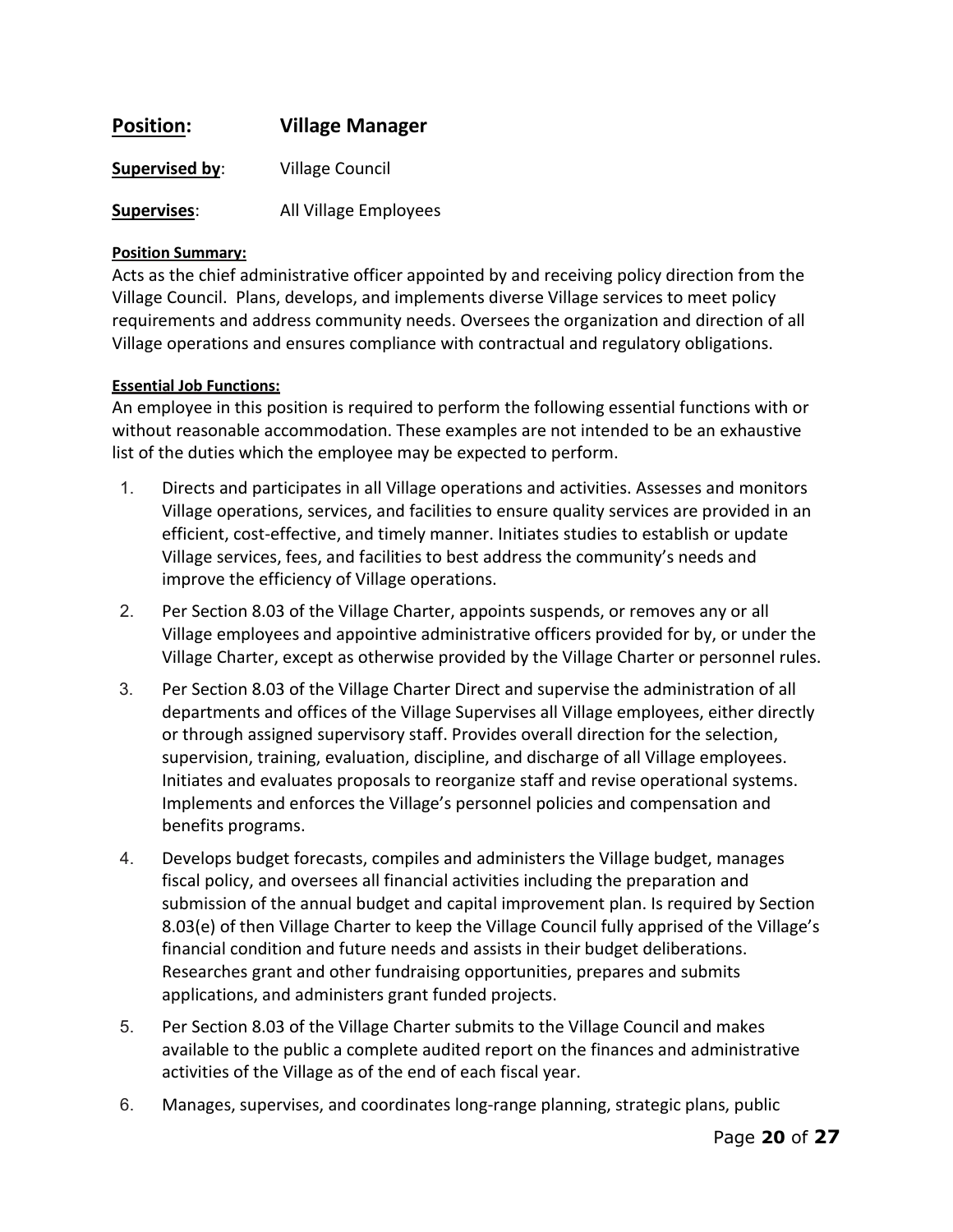improvements, and general operations to achieve established goals for community development, economic growth, land use, and related issues. Assesses operational costs, analyzes administrative and capital needs, and makes appropriate recommendations.

- 7. Is required by Section 8.03 of the Village Charter to attend all meetings of the Village Council, performs research, and recommends policies and programs as appropriate. Implements policies, ordinances, and programs set forth by the Council. Advises and assists the Village Council in deliberations. Attends meetings of various committees, boards, authorities, and commissions as needed.
- 8. Serves as the Deputy Village Clerk. Compiles agendas and background materials, ensures meetings are publicly posted, and prepares meeting minutes for the Village Council, Planning Commission, and other boards as required. Is required by Section 8.03(e) of the Village Charter to maintain custody of the Village Clerk's bond. Coordinates with the Township to enforce the eligibility of candidates running for office.
- 9. May serve as the Zoning Administrator.
- 10. May serve as the Community Planner, and Chief Enforcement Officer.
- 11. Performs research, prepares agendas, and attends meetings of the Planning Commission. Participates in the development, update, and implementation of the Master Plan.

Interprets zoning ordinances, issues zoning permits, and enforces zoning codes. Patrols Village limits to identify and correct any violations.

- 12. May serve as the Street Administrator.
- 13. May serve Public Works Supervisor. Identifies and plans for capital improvement projects. Coordinates and participates in the maintenance, repair, or construction of Village infrastructure, facilities, streets, and other related areas. Participates in snow plowing and removal, pothole patching, repairing street/traffic signs, set-up and teardown for fireworks, and other related public works activities.
- 14. Acts as the Village spokesperson and liaison to the public. Establishes a proactive approach to public relations through contacts with citizens and community groups and participation in civic activities. Responds to inquiries, resolves citizen complaints, and recommends remedial action.
- 15. Maintains, updates, and designs the Village's website and social media platforms. Coordinates and promotes the Village's support in a variety of community events and activities.
- 16. Serves as a liaison to a variety of internal and external committees, boards, and other related groups and agencies. Meets with community groups, specialists, and other stakeholders regarding public works activities.
- 17. Ensures that all laws, provisions of the Village Charter and acts of the Village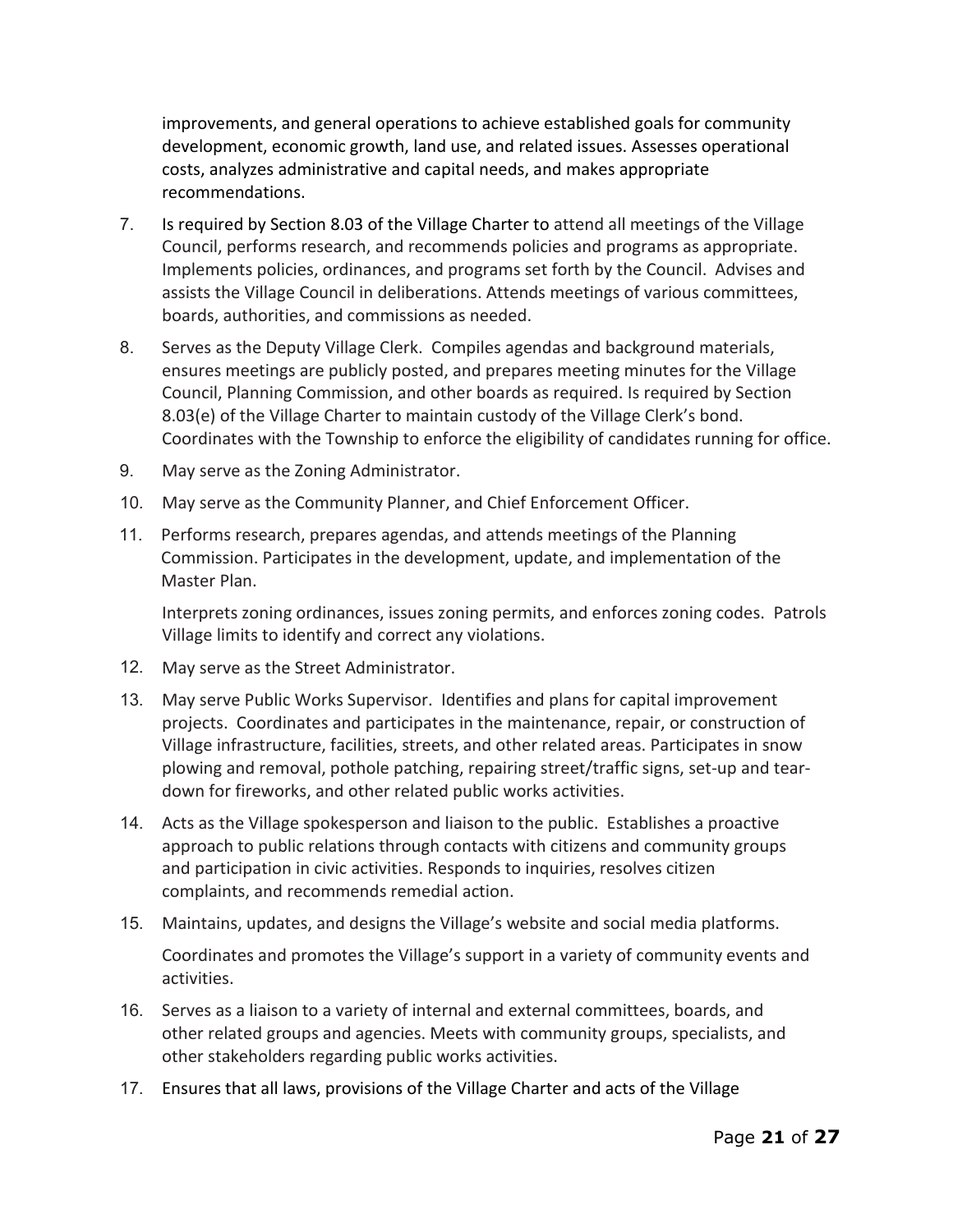Council subject to enforcement by the Village Manager or by officers subject to the Village Manager's direction and supervision, are faithfully executed.

- 18. Coordinates Village operations with other governmental agencies and negotiates contracts to maximize the availability of services. Participates in the administration of mutual assistance agreements and all other agreements to which the Village is a party. Supervises all special projects and ensures work is completed according to specifications.
- 19. Provides staff support services for the Village President and Council Members.
- 20. Performs other duties as assigned.

#### **Required Knowledge, Skills, Abilities and Minimum Qualifications:**

The requirements listed below are representative of the knowledge, skills, abilities and minimum qualifications necessary to perform the essential functions of the position. Reasonable accommodations may be made to enable individuals with disabilities to perform the job.

- A Bachelor's degree or equivalent in public administration, business administration, finance, or related field is required.
- One or more years of progressively more responsible municipal experience is required.
- State of Michigan Vehicle Operator's License, a satisfactory driving record, and the ability to maintain one throughout employment.
- Certification as a Notary Public, or the ability to become certified, is required.
- Knowledge of the professional principles and procedures of public administration.
- Knowledge of the laws, regulations, ordinance, and related legislation pertaining to municipal operations, budgeting, authority, and pubic information.
- Knowledge of municipal financial and personnel management, contract negotiation, and economic development.
- Knowledge of public relations practices and marketing.
- Skill in compiling and evaluating complex data and formulating policy and service recommendations.
- Skill in managing diverse programs and services, and directing the utilization of personnel, equipment, and other resources.
- Skill in the use of office equipment and technology, including computers, specialized financial systems, and other related software, and the ability to master new technologies.
- Skill in the use of public works vehicles, equipment, tools, and materials.
- Ability to effectively lead, motivate, train, supervise, and evaluate others.
- Ability to prepare and maintain accurate Village and financial records and prepare related comprehensive reports.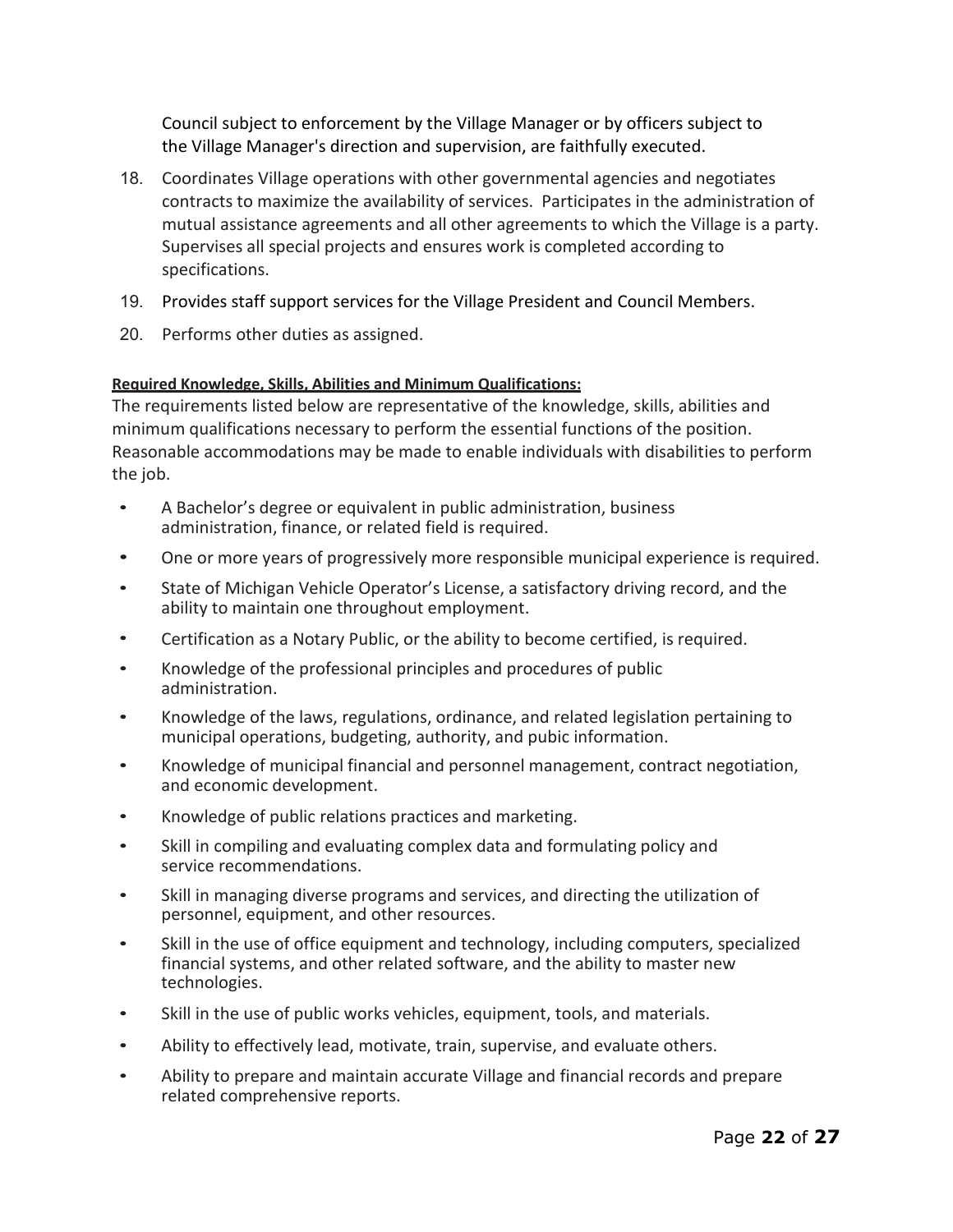- Ability to communicate effectively and present ideas and concepts orally and in writing, and make public presentations.
- Ability to establish and maintain effective working relationships and use good judgment, initiative and resourcefulness when dealing with employees, elected officials, professional contacts, community leaders, the media, and the public.
- Ability to exercise a high degree of diplomacy in contentious or confrontational situations.
- Ability to critically assess situations, problem-solve, and work effectively under stress, within deadlines and changes in work priorities.
- Ability to attend meetings outside of normal business hours, travel to other locations, and work extended hours as operational needs demand.

#### **Physical Demands and Work Environment:**

The physical demands and work environment characteristics described here are representative of those an employee encounters while performing the essential functions of the job. Reasonable accommodations may be made to enable individuals with disabilities to perform the essential functions.

While performing the duties of this job, the employee regularly works in an office setting with a controlled climate where they sit and work on a computer, communicate by telephone, email or in person, and move around the office to travel to other locations. The noise level in the work environment is usually quiet.

While performing the duties of this job, the employee is regularly required to travel to various locations within and outside of the Village and work outside the office at field sites, including visiting construction and other works in progress. This may require the employee to visit sites with treacherous terrain, requiring the employee to traverse uneven ground, climb up or crawl down to access the site, and may involve fumes, dust, chemicals or other hazardous materials, loud machinery and equipment, and other dangers associated with engineering projects and construction sites.

An employee in this position must have the strength, stamina and physical coordination needed to gain access to the construction project sites described above, observe and inspect work in progress, and operate equipment and hand and power tools. The employee is occasionally exposed to adverse weather conditions, loud noises, and moving mechanical parts. The employee must regularly lift and/or move items of moderate to heavy weight. The noise level in the work environment may be loud in field situations.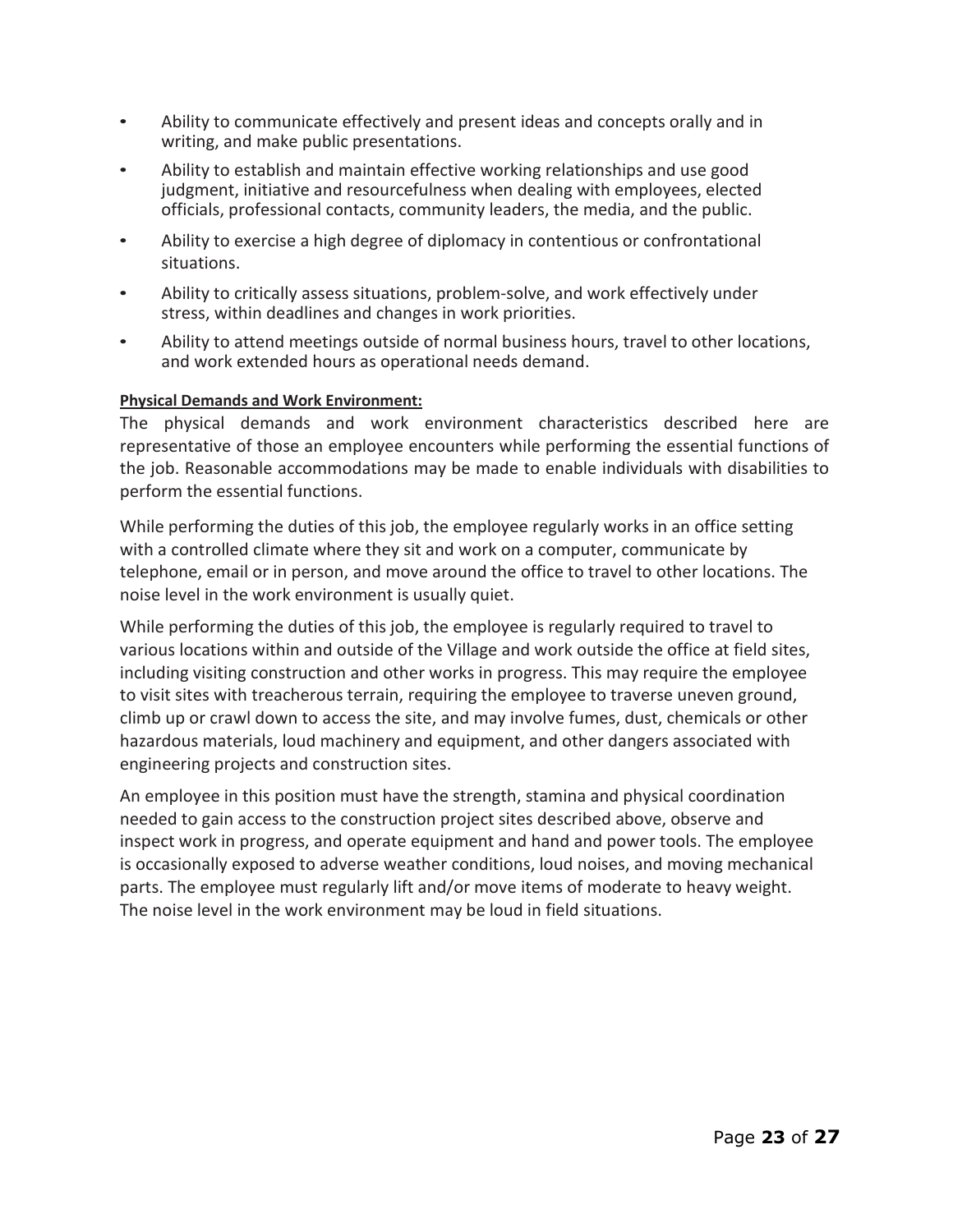### **Position: Zoning Administrator**

**Supervised by**: Village Manager

**Supervises**: None

#### **Summary**:

This position administers the Zoning Ordinance, as written.

#### **Essential Job Functions**:

An employee in this position may be called upon to do any or all of the following essential functions. These examples do not include all of the duties which the employee may be expected to perform. To perform this job successfully, an individual must be able to perform each essential function satisfactorily.

- 1. Must become thoroughly familiar with the zoning ordinance and appropriate forms.
- 2. Is responsible for the overall administration and enforcement of the Zoning Ordinance.
- 3. Accepts and reviews zoning permit applications. Determines compliance with the provisions of the Zoning Ordinance and completeness of the applications.
- 4. Issues the appropriate land-use permit when all provisions of the Ordinance are complying and maintains a complete file of permits issued. Notifies applicant, in writing, if the proposed use is not in compliance with ordinance standards, and assisted with an appropriate alternative procedure, appeals, or any other administrative remedies necessary to attain compliance.
- 5. Performs inspection duties to insure land use changes are complying with the Zoning Ordinance. The use of check lists is encouraged and instruction sheets.
- 6. Identifies, inventories, and monitors nonconforming uses.
- 7. Attends Planning Commission and Zoning Board of Appeals meetings, as needed, to report on zoning issues and advise on issues related to zoning administration. Evening meetings can be expected.
- 8. Conducts technical reviews, site inspections, and makes staff reports to the Planning Commission and Zoning Board of Appeals on specific project proposals such as, but not limited to, special use permit applications, conditional use permit applications, zoning amendments, variances and appeals.
- 9. Ability to write with clarity to carry on basic communications with permit applicants, related governmental agencies and other offices as necessary.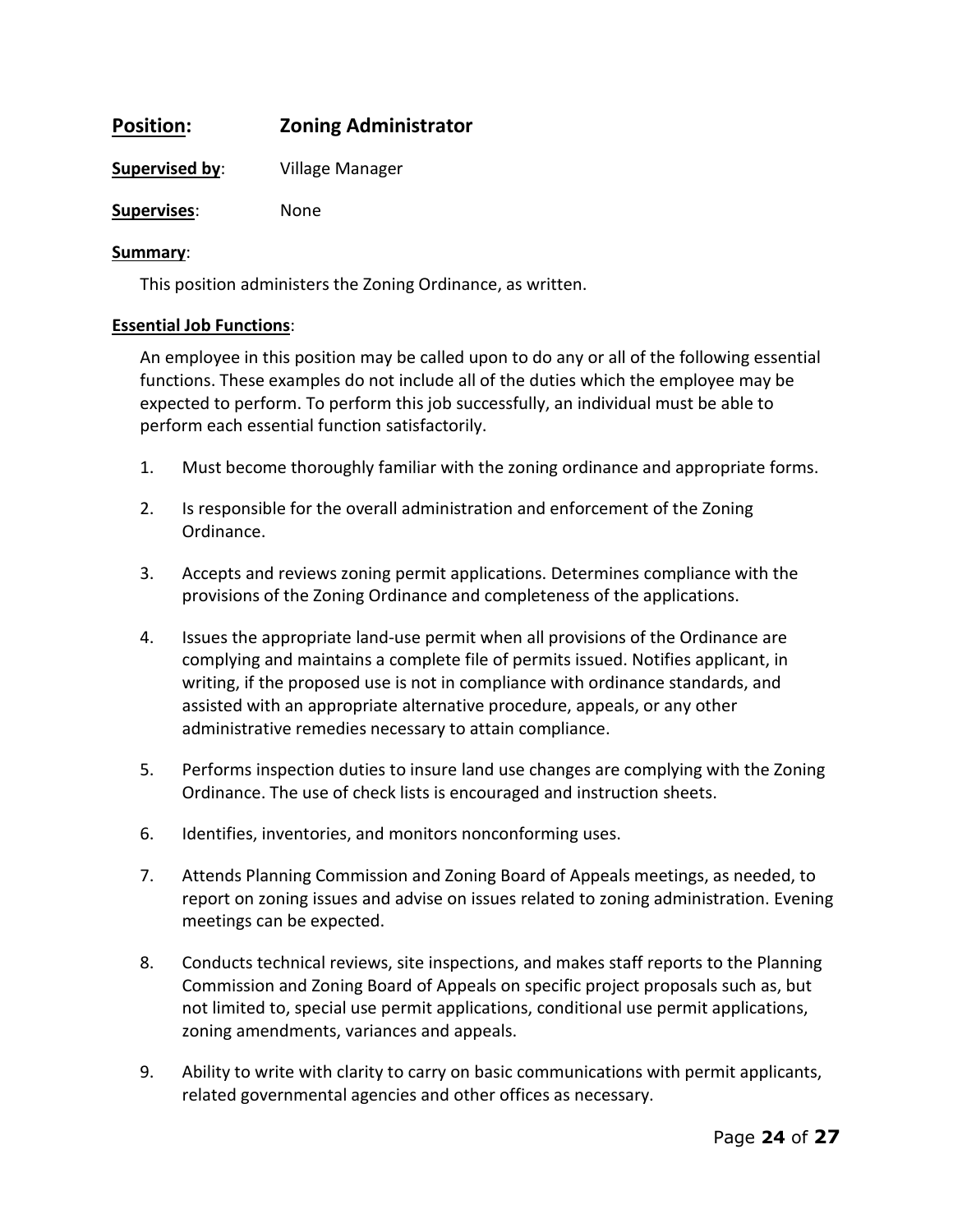- 10. Investigates alleged violations of the Ordinance and advises landowners/applicants of necessary corrective measures. Keeps an inventory of said violations including dated photographs and/or other evidence.
- 11. Presents case facts and explains decisions of the Zoning Administrator's office before the Board of Appeals.
- 13. Develops recommendations regarding zoning amendments, zoning permit fee structures, zoning forms; and may propose solutions to any problem encountered in administering the Zoning Ordinance.
- 14. Coordinates the enforcement of the zoning ordinance with the enforcement of other related land use statutes and codes by active cooperation with other appropriate agencies.
- 15. Testifies, as necessary, at public and judicial hearings.
- 16. Administers and follows procedures and policies established for the office.
- 17. Distributes zoning ordinances to Planning Commissioners, Zoning Board of Appeals, and to the public.
- 18. Keeps the zoning map, text, and office records up-to-date by recording all amendments and retaining all official documents; and makes copies of the zoning ordinances available to the public.
- 19. Prepares or works with the appropriate staff or offices (such as but not limited to; municipal clerk, Planning Commission to prepare, publish, post, send and/or deliver public notices for meetings and hearings.
- 20. Turns in a written (annual, or more frequent) report which includes: permits issued/denied, appeals, request for amendments, request for variances, and other pertinent zoning administration information.

The requirements listed below are representative of the knowledge, skills, abilities and minimum qualifications necessary to perform the essential functions of the position. Reasonable accommodations may be made to enable individuals with disabilities to perform the job.

- Educational requirements include high school diploma or the equivalent.
- Is required to be drug and alcohol free while on the job.
- Is required to participate in random drug and alcohol testing.
- A valid Michigan driver's license is required.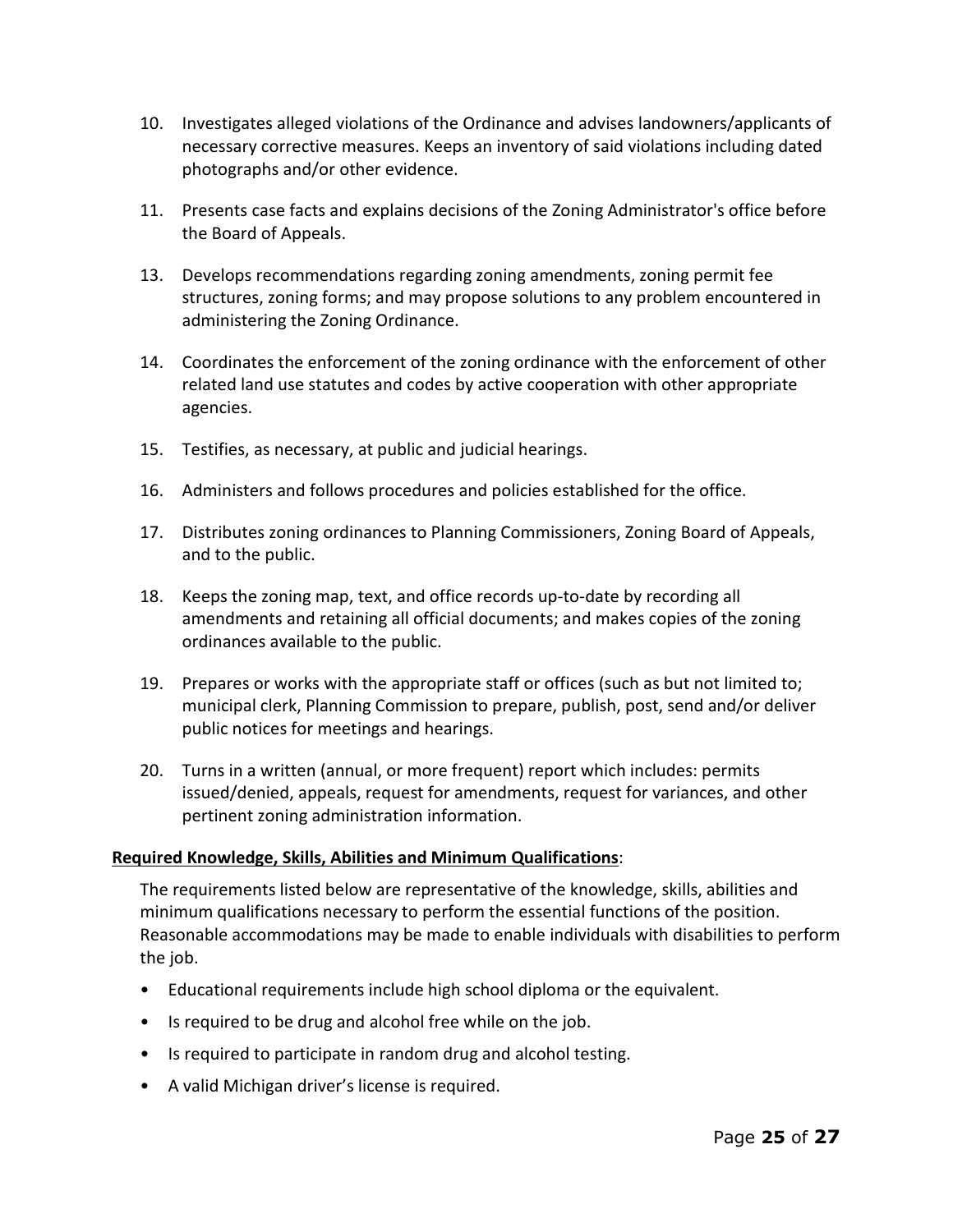- Attends professional schools, seminars and/or conferences at least annually to stay upto-date on laws, zoning trends, and other information pertinent to zoning administration.
- Ability to effectively communicate, understand instructions, and follow directions.
- Ability to establish effective working relationships, use good judgment, initiative and resourcefulness when dealing with other employees and the public.
- Ability to work effectively under stress, with changes in work priorities, and in emergency situations.
- Basic computer skills and knowledge in use of word processing, data base, computer operating system, (computer networking abilities).
- Ability to speak before groups and organizations.
- Ability to pay close attention to details.
- Prefer individual who has working knowledge of zoning law or past experience as a zoning administrator

#### **Physical Demands and Work Environment**:

The physical demands and work environment characteristics described here are representative of those an employee encounters while performing the essential functions of the job. Reasonable accommodations may be made to enable individuals with disabilities to perform the essential functions.

- Sitting at a desk to operate computers, review applications and site plans and meet with public.
- Prolonged walking over uneven terrain, on stairs, hand grip to pull one's self over obstacles in order to conduct site inspections, perform site inspections, specific studies, and evaluations.
- Periodic bending, stooping, and kneeling to move items weighing up to 60 pounds from the floor/ground to overhead to obtain stored records, books, files, move objects in the field, and to operate various field equipment (soil auger, shovel, tape measure, etc.)
- Operating a vehicle (including at night) to attend various meetings, site inspections, and other functions.
- Work inside in office conditions some of the time.
- Work outside some/most of the time, despite weather conditions, and exposure to environmental allergens (grasses, weeds, pollens, trees) due to little flexibility for scheduling.
- Regularly travel to locations throughout municipality.